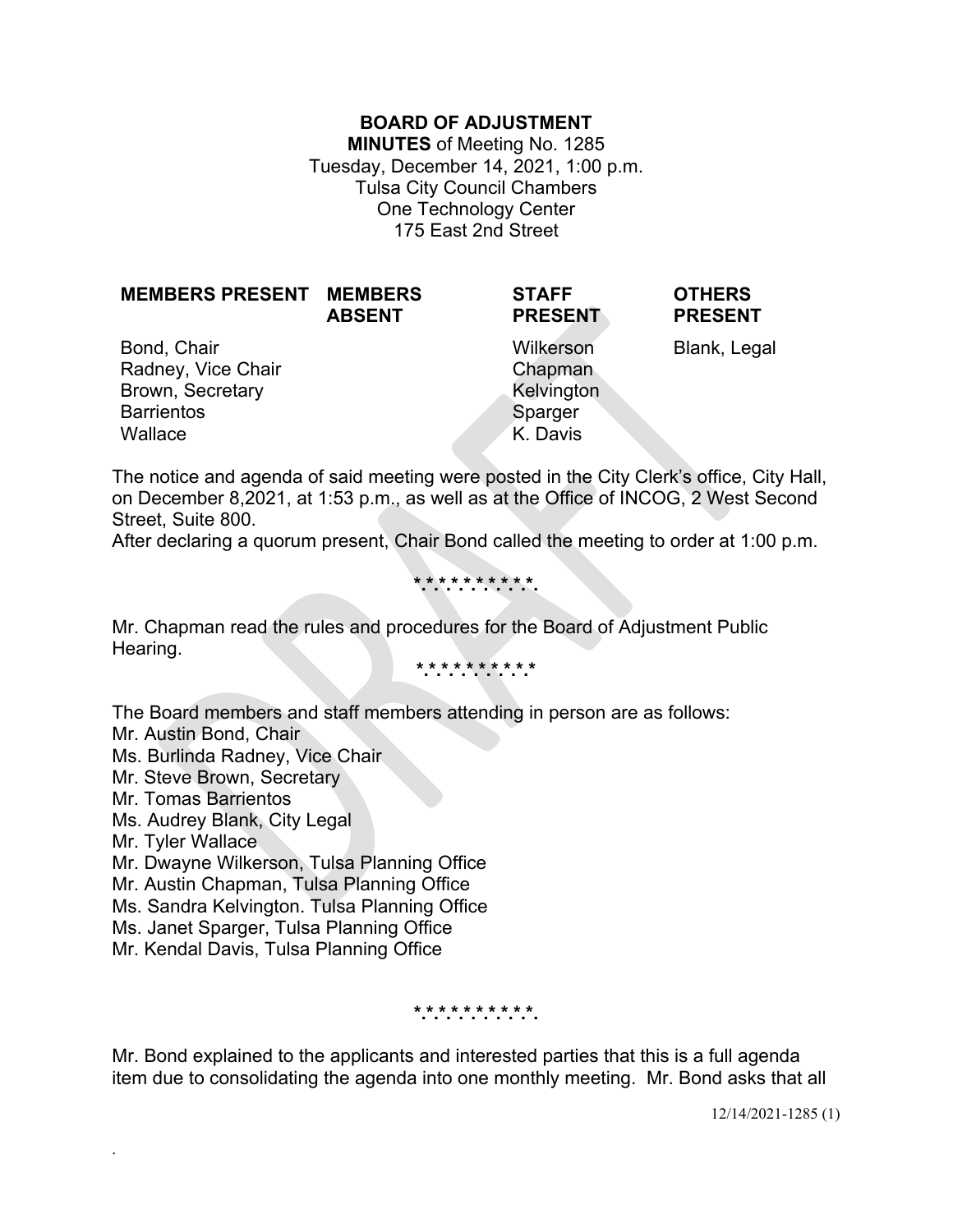comments by interested parties are limited to a two minute time limit, without any objection from the Board. Mr. Bond informs the interested parties that if they are on the second half of the Agenda they may leave the chambers and wait in the hallway and they will be called upon when it is time for their case.

#### **\*.\*.\*.\*.\*.\*.\*.\*.\*.\***

### **MINUTES**

On **MOTION** of **RADNEY,** the Board voted 5-0-0 (Barrientos, Bond, Brown, Radney, Wallace "aye"; no "nays"; no "abstentions") to **APPROVE** the **Minutes** of the November 9,2021 Board of Adjustment meeting No. 1284.

#### **\*.\*.\*.\*.\*.\*.\*.\*.\*.\*.**

### **UNFINISHED BUSINESS**

### **None**

## **\*.\*.\*.\*.\*.\*.\*.\*.\*.\*.**

## **NEW APPLICATIONS**

### **23207- Maynard Vosted**

### **Action Requested:**

Special Exception to permit a detached house in the CS District to permit an existing house and additional detached accessory buildings (Section 15.020-H, Table 15-2.5). **LOCATION:** 302 South Olympia Avenue West **(CD 4)**

### **Presentation:**

Irmgard Lieben – 302 South Olympia Ave Maynard Vosted – 302 South Olympia Ave

Applied for Exception to place a shed in the backyard. They originally applied for the exception in March of 2021, but the ransomware virus delayed their application being processed. In that time their insurance company forced them to tear down their existing garage by 8/27/2021, or their insurance would be cancelled, but in order to have storage they needed to purchase an outbuilding. They purchased and installed a 10' x 20' Building that was placed 4' from neighbor – 3.5' from alley. Building is wood frame and does not have any utilities.

## **Interested Parties:**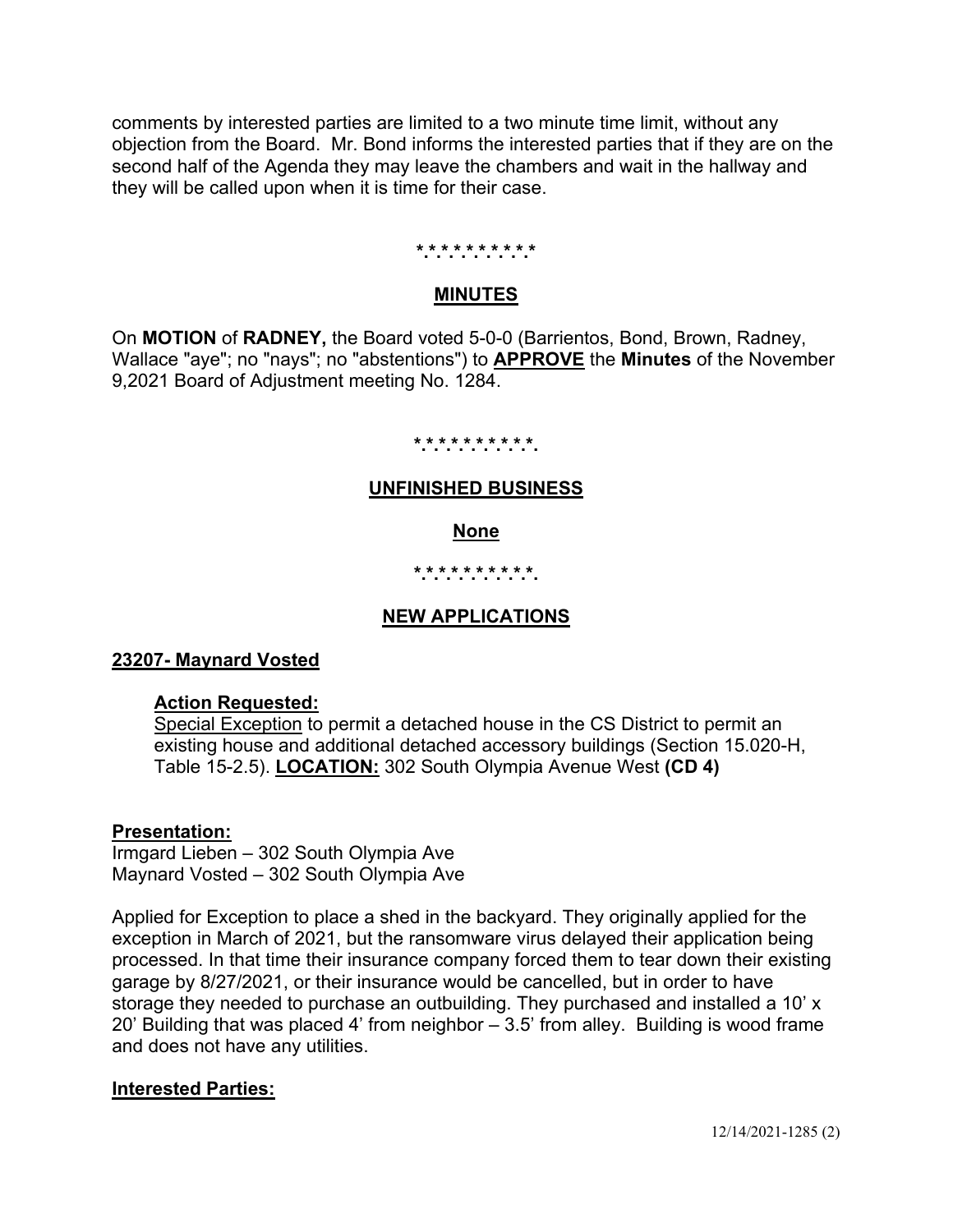There were no interested parties present.

## **Comments and Questions:**

None.

# **Board Action:**

On **MOTION** of **RADNEY**, the Board voted 5-0-0 (Barrientos, Bond, Brown, Radney, Wallace "aye"; no "nays"; no "abstentions"; absent) to **APPROVE** the request for a Special Exception to permit a detached house in the CS District to permit an existing house and additional detached accessory buildings per the conceptual plans 2.7 in the Agenda Packet and is subject to the following conditions

- As built:
- Not closer than 3' from any of the property lines.

The Board finds that the requested Special Exception will be in harmony with the spirit and intent of the Code and will not be injurious to the neighborhood or otherwise detrimental to the public welfare, for the following property:

# **LT 1 BLK 6, CROSBIE HEIGHTS**

## **23208- Pete Webb**

Variance to allow more than one dynamic display sign on a single lot and to increase the allowable display surface area from 48 square feet per sign to 66.6 square feet per sign for two dynamic display signs in the IL District (Section 60.080-E); Variance to permit a dynamic display sign within 200-feet of an R District and Residential Development Area (Sec. 60.100-F) **LOCATION:** 3638 South Memorial Drive East **(CD 5)**

## **Presentation:**

Pete Webb- 1225 N Lansing Ave, Tulsa, OK 74106 – Represents Tulsa Technology Center at 3638 S Memorial Drive

Seeking relief for digital displays that exceeds the allowable square footage for two dynamic displays at the entrance to the campus and to be within the 200' of a residential lot.

He has not had the opportunity to speak to any neighbors in the area.

Proposing the location due to it being a gateway into the campus with displays flanking both sides of the entrance. They can only place the sign to the North within 195' of the required 200' setback due to the water retention pond behind the sign.

The need for the signs comes by a recommendation of the architect. The signs have been permitted, but he is seeking the permit for the dynamic digital display. They are only asking to increase that from 48 sq. ft. to 66.6 sq. ft. because of the setback from the residential places them 80' from the curb. Asking for the size increase to compensate for the setback from the driving surface. The signs are single side: one facing the North and one facing the South. They will not have animation, due to Tulsa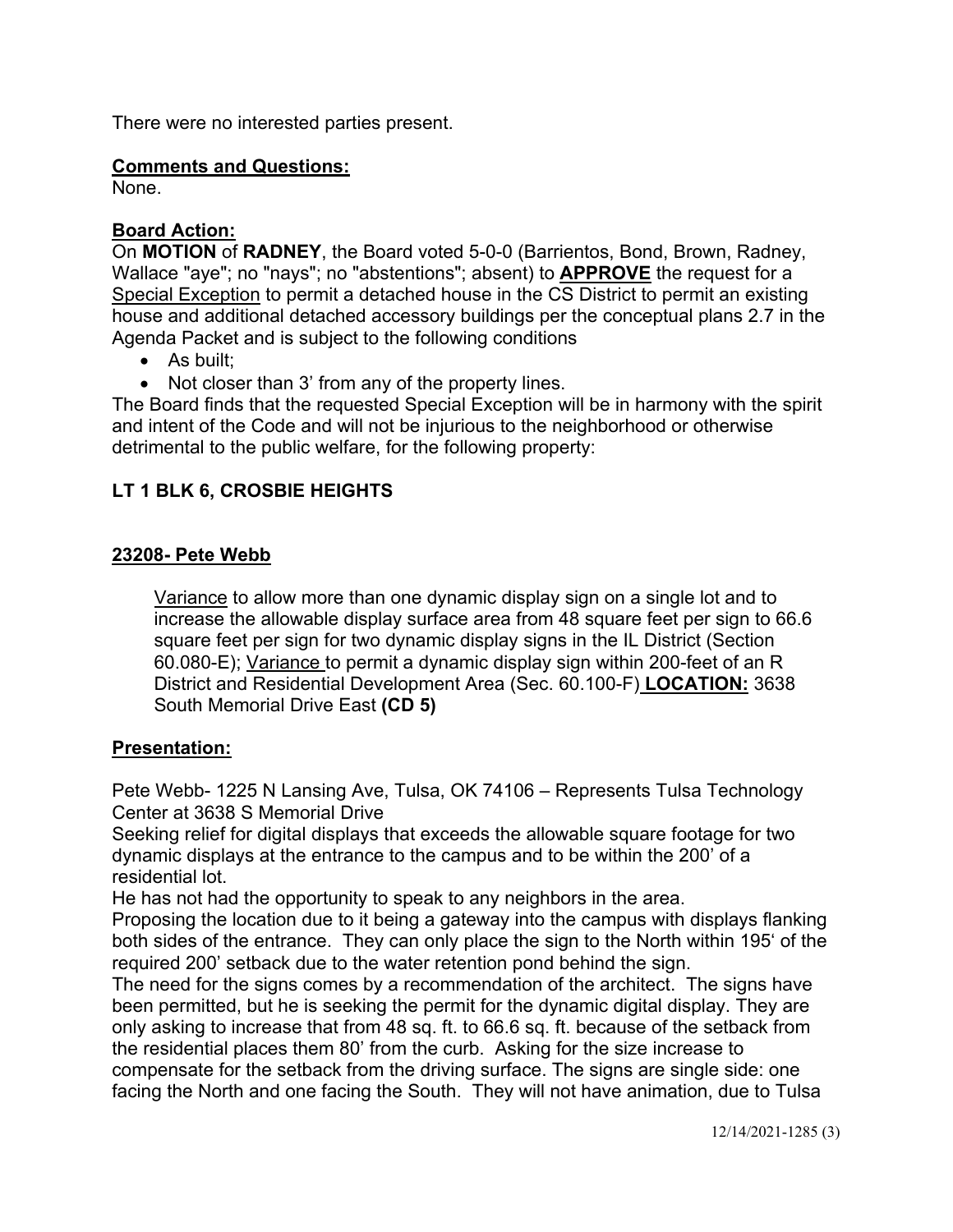City codes, so their signs will hold the display for 8 seconds. Tulsa Tech would like to have them on all night, and they are willing to dim it. They are willing to turn off between the hours of 10:00 pm and 6:00 am.

### **Interested Parties:**

Lisa Grau PO Box 47200, Tulsa, OK 74146

Works at Tulsa Technology Center informed the board that the facility operates until 10:00 pm. These are signs for the entire campus, and the campus is used to train those in industry and business, and those are the clients they are trying to plan for; including plans for campus expansion.

### **Comments and Questions;**

Mr. Bond- Normally has issues with larger signs, but these are being used for educational purposes and that Vo-tech / Career Tech is the spotlight of the city and recognizes that other allowances for sign budget have occurred for OSU Tulsa, and other places, although not a dynamic display.

Ms. Radney inquired about how far away is the proposed sign from the residential area? Applicant responded that it is 195' away, but they are screened by buildings across the street and some trees.

She acknowledges that the setback from the street is generous and that she can understand the logics of the proposed large sign sue to the conditions and hours of operation. She is in support but does take Mr. Brown's concerns seriously.

Mr. Brown- acknowledged that he is picky about signs, and he finds no other signs of a similar size in the area, and they have been doing business for a long time. He asks for clarification that the sign itself has been approved and that they are acting on today is the dynamic display, which is confirmed by Pete Webb. Mr. Brown states he feels like these are two Drive in size movie screens and that businesses along Memorial have been able to do business without the large signs. His tendency is to not support the signs, but that is only on his behalf.

Mr. Barrientos is inclined to support due to the use of educational purposes and that they do not have any objections from neighbors.

### **Board Action:**

On **MOTION** of **RADNEY**, the Board voted 3-1-1 (Barrientos, Bond, Brown, Radney, Wallace "aye"; no "nays"; no "abstentions"; none absent) to **APPROVE** a Variance to allow more than one dynamic display sign on a single lot and to increase the allowable display surface area from 48 square feet per sign to 66.6 square feet per sign for two dynamic display signs in the IL District (Section 60.080-E); and a Variance to permit a dynamic display sign within 200-feet of an R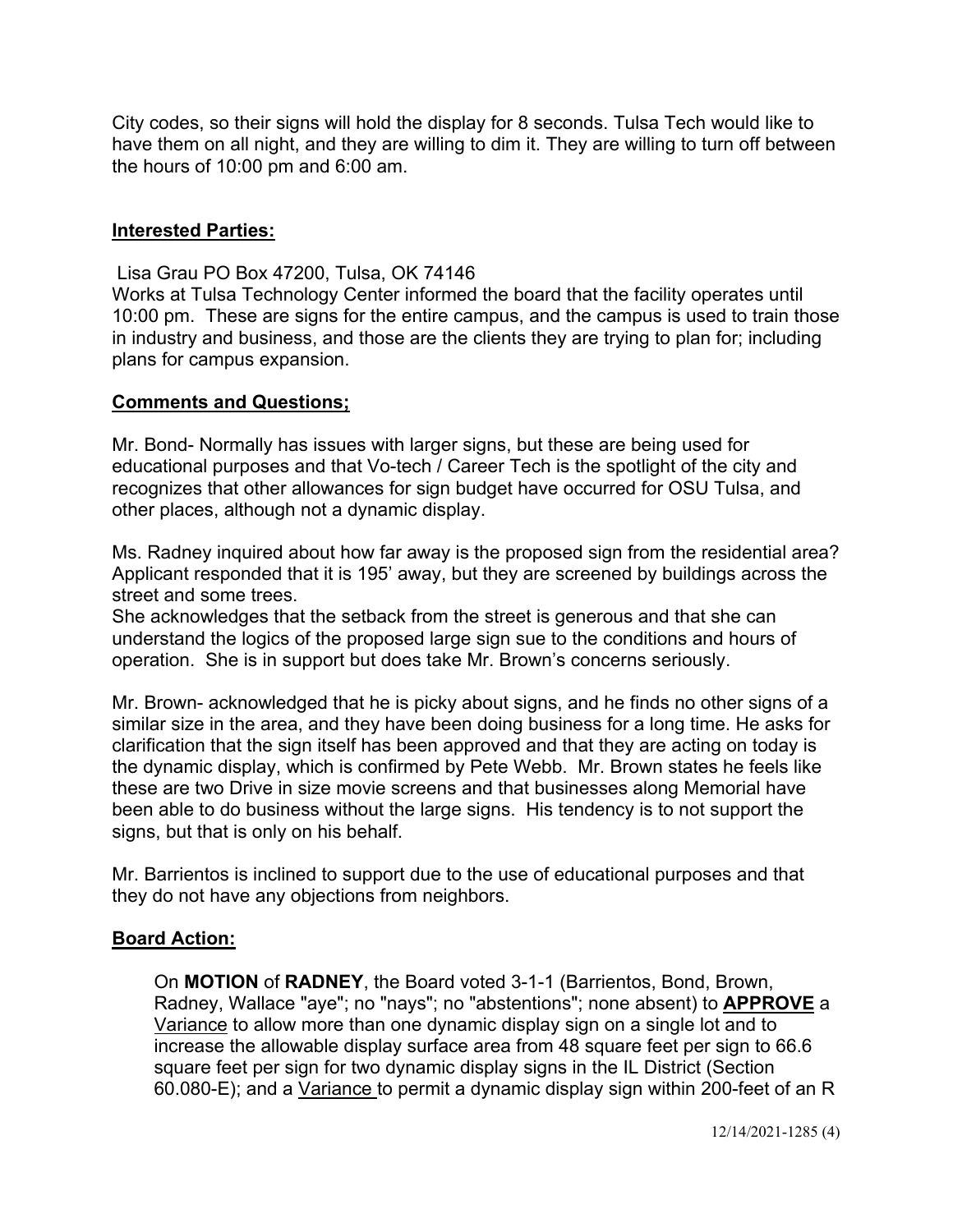District and Residential Development Area (Sec. 60.100-F) Finding the hardship to be the location of the constraints of the site as it relates to the appropriate position of the sign and also the additional distance the sign is set back from the roadway Per conceptual plan 3.11-3.13 and documents received. In granting the Variance the Board finds that the following facts, favorable to the property owner, have been established:

- a. That the physical surroundings, shape, or topographical conditions of the subject property would result in unnecessary hardships or practical difficulties for the property owner, as distinguished from a mere inconvenience, if the strict letter of the regulations were carried out
- b. That literal enforcement of the subject zoning code provision is not necessary to achieve the provision's intended purpose.
- c. That the conditions leading to the need of the requested variance are unique to the subject property and not applicable, generally, to other property within the same zoning classification.
- d. That the alleged practical difficulty or unnecessary hardship was not created or self-imposed by the current property owner.
- e. That the variance to be granted is the minimum variance that will afford relief.
- f. That the variance to be granted will not alter the essential character of the neighborhood in which the subject property is located, nor substantially or permanently impair use or development of adjacent property; and
- g. That the variance to be granted will not cause substantial detriment to the public good or impair the purposes, spirit, and intent of this zoning code or the comprehensive plan, for the following property:

# **LT 1 BLK 1, TULSA TECHNOLOGY CENTER LEMLEY CAMPUS**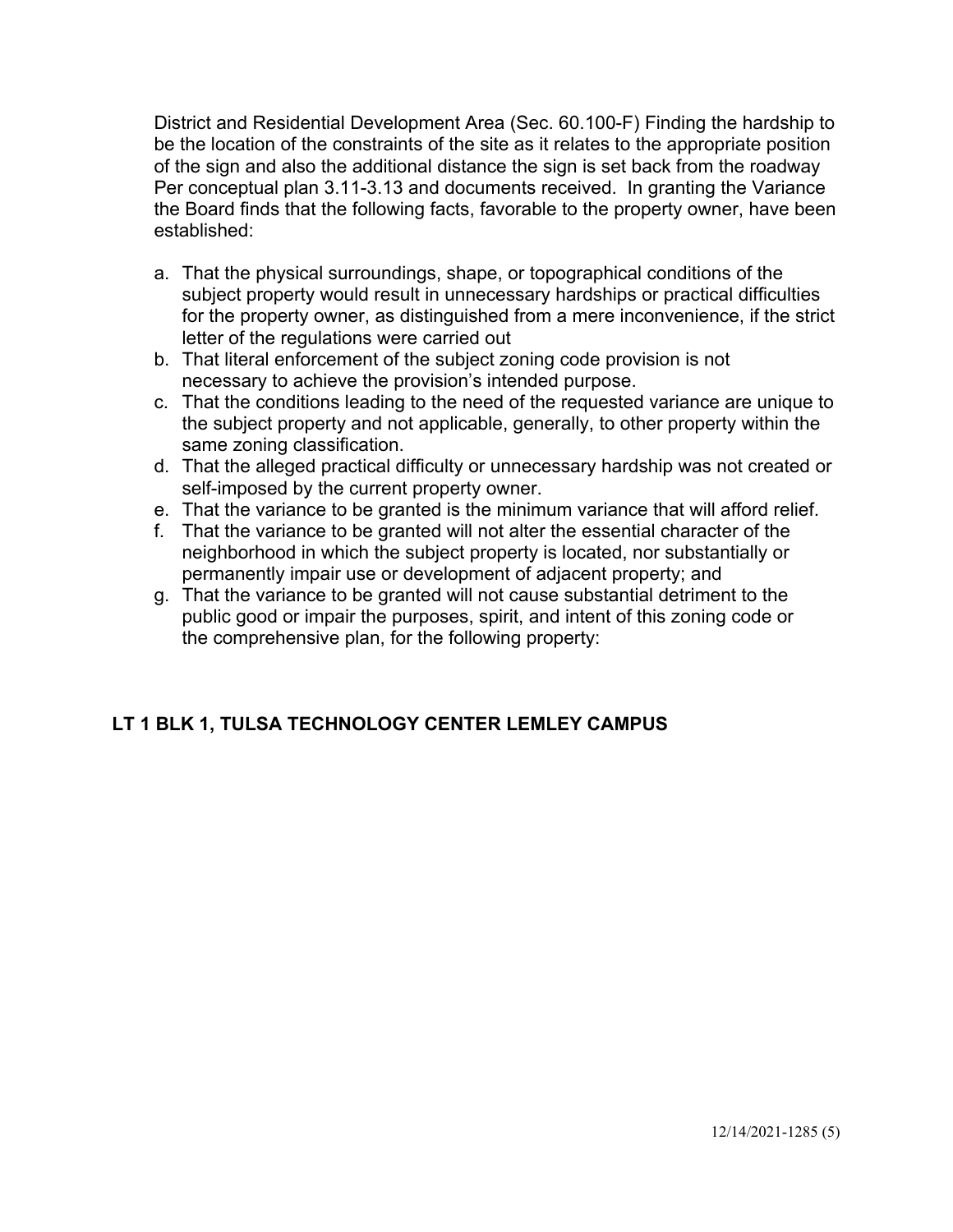## **23209-J.R Donelson**

## **Action Requested:**

Special Exception to allow an 8-foot masonry wall within the 10-foot street setback in the IM District (Section 45.080-A). **LOCATION:** 819 South Xanthus Avenue East **(CD 4)** 

## **Presentation:**

## **JR Donelson,** 12820 S Memorial Bixby, OK

Stated that he represents the property owners, Eli Properties. Requesting a special exception to allow an 8' wall within the 10' setback along Xanthus Place. They applied for the building permit through the City of Tulsa and one of the requirements was to meet the landscape requirements through the City of Tulsa, they had shown 7 trees along Xanthus place in this plan, but they could not get the spacing that was required. They applied for the landscape alternative compliant plan with INCOG, which was approved on October 18<sup>th</sup>. Their plan is to remove the existing 8' chain link fence, which has concertina wire on the top, which is not in compliance, has been in place for many years, and replace it with this concrete block wall. They will be constructing mini storage facilities on this property. The mini storage facility buildings will be 9' 6" high, so with the 8' fence being built, you will not be able to see the top of the buildings being constructed on Xanthus Pl.

Mr. Bond asked Mr. Donelson what was going to be on the top of the masonry wall? Mr. Donelson responded that it will be a masonry cap. The present fence is chain link with the concertina wire on top, so this new wall will be much more attractive for the neighbors and neighborhood and will be more of a security wall with the concrete cap on top.

## **Interested Parties:**

There were no interested parties present.

## **Comments and Questions;**

Ms. Radney asked if it was really a question of allowing them to go to 8' in the setback as opposed to 4'. Austin Chapman clarified that, and Ms. Radney states she is inclined to support that.

Mr. Bond also states this is a unique area and he is inclined to support as well.

Mr. Wallace is inclined to support.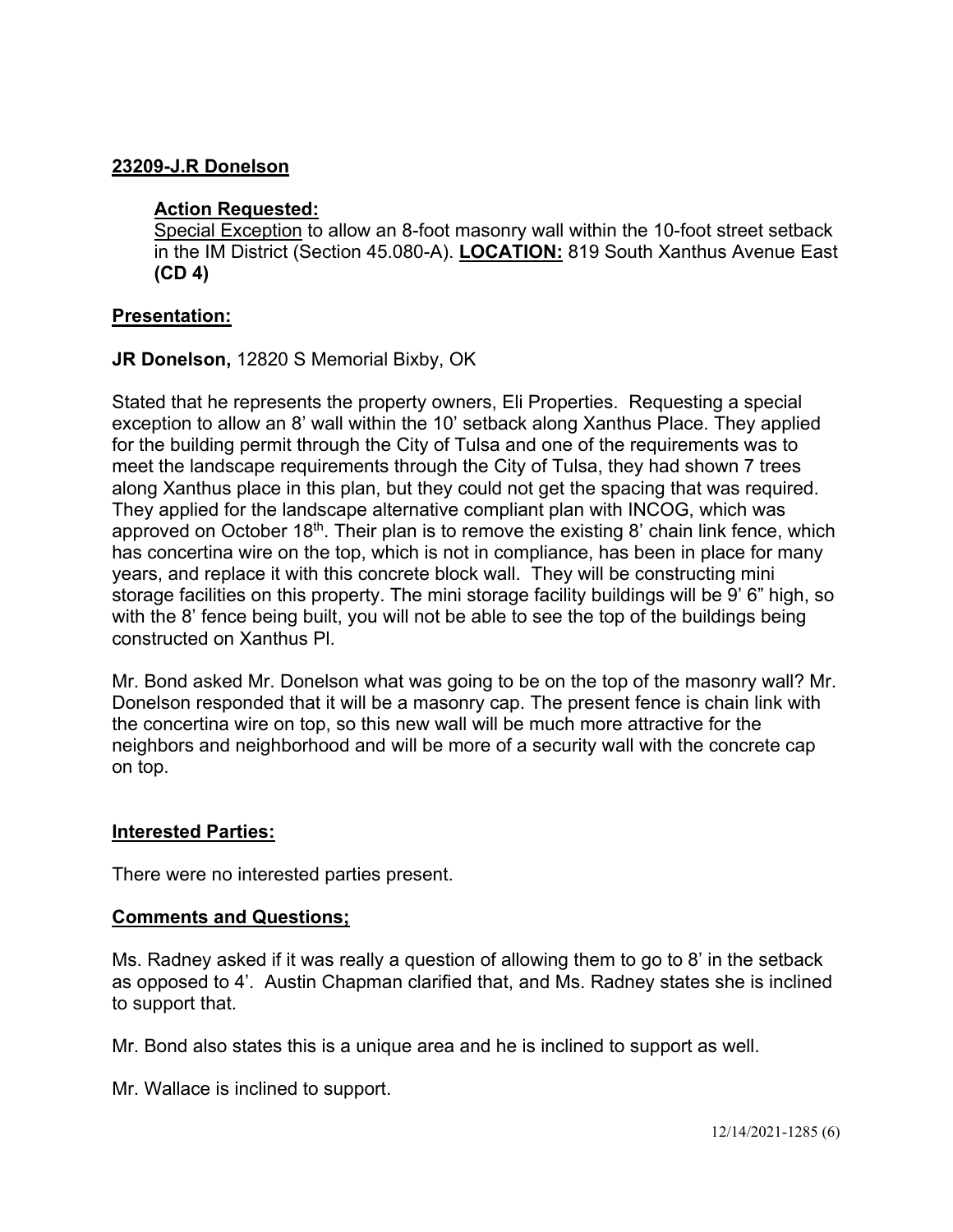Mr. Brown is inclined to support. Asks if there are any utilities. Mr. Donelson clarifies all utilities are east of the fence.

Mr. Wilkerson states that may be important to know is that while working with Mr. Donelson on the alternative landscape plan they reached an agreement that the sidewalks would be upgraded and brought up to standard according to conceptual plan 4.12 in the alternative landscape plan.

Ms. Radney asks Mr. Wilkerson about the Alternative landscaping plan. He states that there are some administrative things they can do that would be approved through an alternative compliance landscape plan process that is not unlike alternative parking plans that they will sometimes see on the board, but they can meet the landscape standards administratively without coming to the board.

## **Board Action:**

On **MOTION** of **Barrientos**, the Board voted 5-0-0 (Barrientos, Bond, Brown, Radney, Wallace "aye"; "nays"; no "abstentions"; none absent) to **APPROVE** a Special Exception to allow an 8-foot masonry wall within the 10-foot street setback in the IM District (Section 45.080-A). **LOCATION:** 819 South Xanthus Avenue East **(CD 4)** per the conceptual plan 4.12 of the agenda packet and the compliance alternative landscape plan. The Board finds that the requested Special Exception will be in harmony with the spirit and intent of the Code and will not be injurious to the neighborhood or otherwise detrimental to the public welfare, for the following property:

### **LOT EIGHT (8), BLOCK ONE (1), AND THE SOUTH 105.40 FEET LOT OF THIRTEEN (13), BLOCK ONE (1) AND THE NORTH 100 FEET OF LOT FOURTEEN (14), BLOCK ONE (1), CLOVER RIDGE ADDITION TO THE CITY OF TULSA, TULSA COUNTY, STATE OF OKLAHOMA**

## **23210- Roxann Hertzog**

Special Exception to allow a manufactured housing unit in the RS-3 District (Section 5.020, Table 5-2); Special Exception to extend the one-year time limit to allow the manufactured housing unit permanently (Section 40.210-A). **LOCATION:** 1823 North 129th East Avenue **(CD 3)** 

### **Presentation:**

Gerry Gustin 13515 East 40<sup>th</sup> Place, Tulsa OK. Denise Schneider 18303 E 46<sup>th</sup> Street Tulsa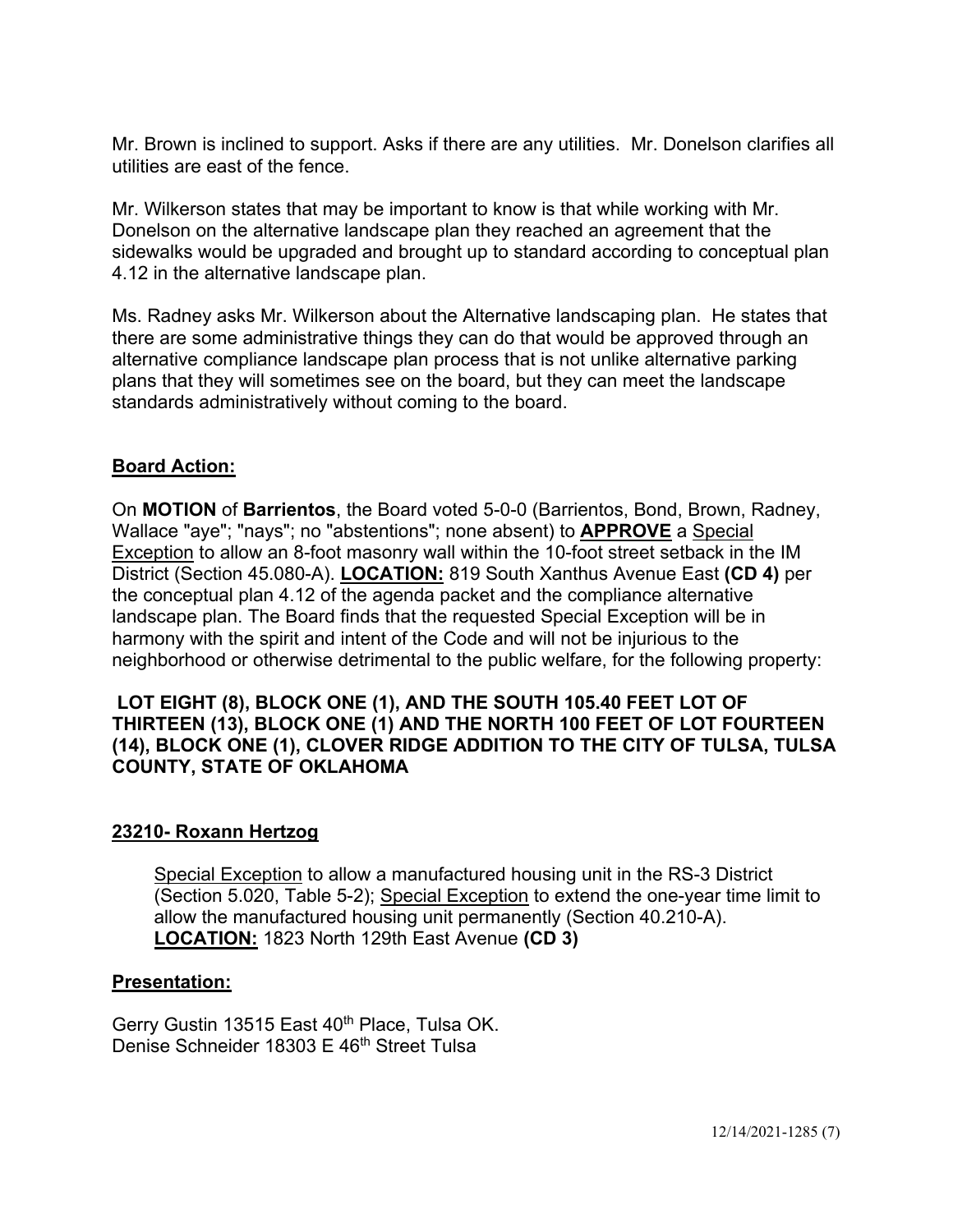Ms. Gustin would like to have a special exception to allow a manufactured house at 1823 North 129<sup>th</sup> East Avenue

Mr. Bond asks if they have spoken to any neighbors. Ms. Schneider responds that they have spoken to one neighbor because Ms. Gustin owns the property and it is someone that she rents the place to, and they are aware of this request.

Mr. Bond asks if there are other manufactured homes in the area. Ms. Gustin replies yes, and that she owns that property.

Mr. Brown asks how long the manufactured home has been in place. Ms. Gustin replies that she is not exactly sure, but at least 5 or 6 years, maybe longer. They have not previously applied for a special exception. She states they did a lot split to be able to place the manufactured home in this spot. She believed there is a couple of acres there.

Mr. Chapman states there has been a special exception granted in 1999 for a manufactured home to the north of this current property. Ms. Radney asks if this was in perpetuity? Mr. Chapman responds that yes it was.

Mr. Bond asks for some clarity on what the house will look like? Ms. Gustin states that is sitting on a slab of concrete and will have a skirting around it. States it looks like a house.

### **Interested Parties:**

There were no interested parties present.

### **Comments and Questions:**

Mr. Bond- has no issues.

Mr. Brown - would like to see a time limit placed on the Special exception of three years, maybe five years. He does not see anything in the overall site plans that this would conflict with. He tends to support.

Ms. Radney - asks if this will be a new structure, which is confirmed by Ms. Gustin. She states that she is agnostic about these things whether it is manufactured, or stick built and does not support a timeline. That if the property to the North is already approved in perpetuity that it makes sense the two operate together since they have the same property owners.

Mr. Barrientos - is not in support of constraining the time.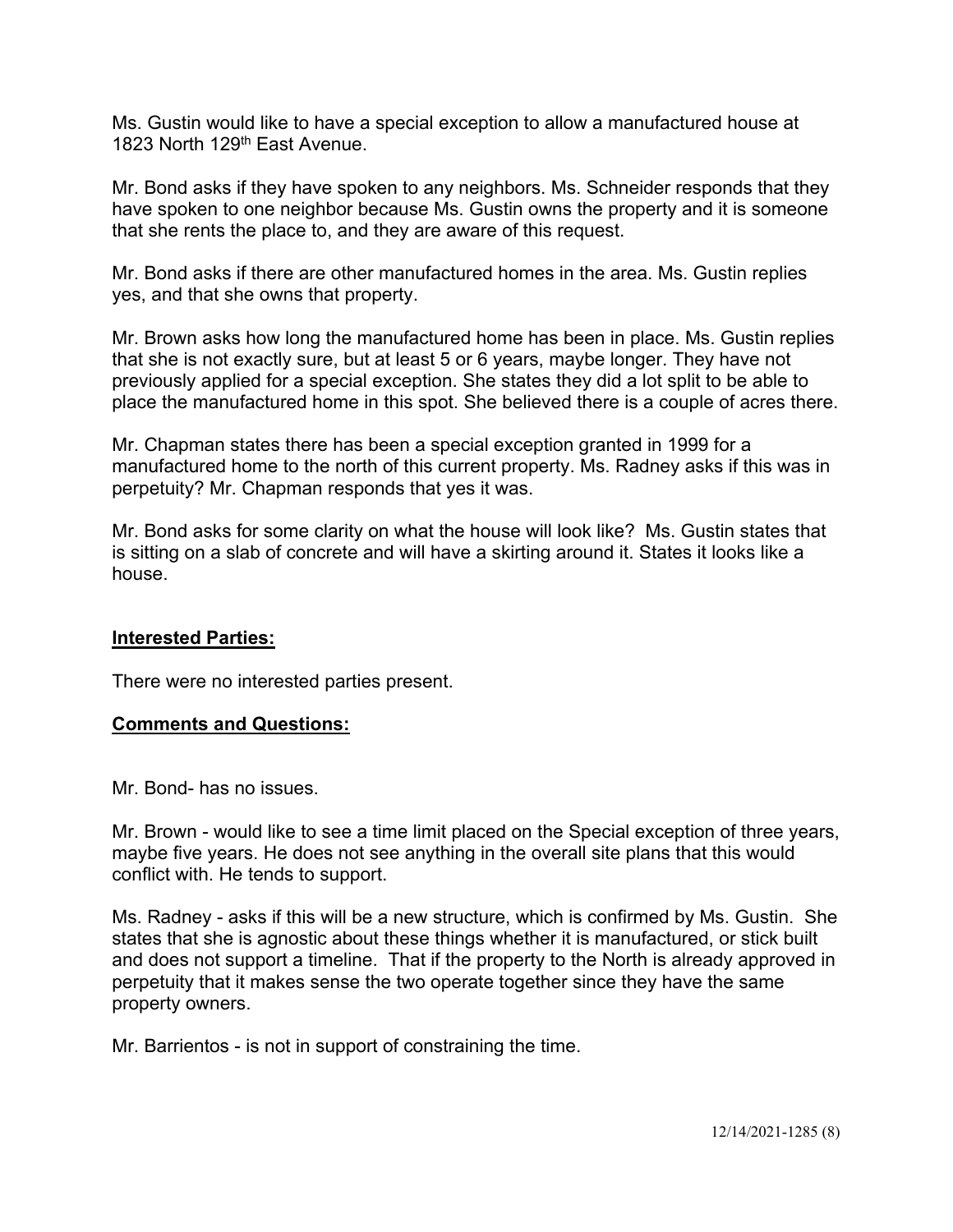### **Board Action:**

On **MOTION** of **RADNEY**, the Board voted 5-0-0 (Barrientos, Bond, Brown, Radney, Wallace "aye"; no "nays"; no "abstentions"; none absent) to **APPROVE** the Special Exception to allow a manufactured housing unit in the RS-3 District (Section 5.020, Table 5-2); Special Exception to extend the one-year time limit to allow the manufactured housing unit permanently (Section 40.210-A) per the conceptual plans 5.7 in the agenda packet and subject to the following condition that the unit be purchased and installed new and placed on a permanent foundation and skirted. The Board finds that the requested Special Exception will be in harmony with the spirit and intent of the Code and will not be injurious to the neighborhood or otherwise detrimental to the public welfare, for the following property:

**A PART OF THE NORTHEAST QUARTER OF THE SOUTHEAST QUARTER (NE/4 SE/4) OF SECTION TWENTY-NINE (29), TOWNSHIP TWENTY (20) NORTH, RANGE FOURTEEN (14) EAST OF THE INDIAN BASE AND MERIDIAN, TULSA COUNTY, STATE OF OKLAHOMA, ACCORDING TO THE U.S. GOVERNMENT SURVEY THEREOF. DESCRIBED AS FOLLOWS: THE SOUTH 100.21 FEET OF THAT TRACT OF LAND DESCRIBED IN GENERAL WARRANTY DEED RECORDED AS DOCUMENT NO. 2011070771 IN THE OFFICE OF THE TULSA COUNTY CLERK, BEING A PART OF THE NORTHEAST QUARTER OF THE SOUTHEAST QUARTER (NE/4 SE/4) OF SECTION TWENTY-NINE (29), TOWNSHIP TWENTY (20) NORTH, RANGE FOURTEEN (14) EAST OF THE INDIAN BASE AND MERIDIAN, TULSA COUNTY, STATE OF OKLAHOMA, ACCORDING TO THE U.S. GOVERNMENT SURVEY THEREOF. MORE PARTICULARLY DESCRIBED AS FOLLOWS:** 

**COMMENCING AT THE SOUTHEAST CORNER OF THE NORTHEAST QUARTER OF THE SOUTHEAST QUARTER (NE/4 SE/4) OF SECTION TWENTY-NINE (29), TOWNSHIP TWENTY (20) NORTH, RANGE FOURTEEN (14) EAST OF THE INDIAN BASE AND MERIDIAN, TULSA COUNTY, STATE OF OKLAHOMA, ACCORDING TO THE U.S. GOVERNMENT SURVEY THEREOF; THENCE N 01°14'46" W, ALONG THE EAST LINE OF SAID SOUTHEAST QUARTER (SE/4), A DISTANCE OF 417.51 FEET, TO THE POINT OF BEGINNING; THENCE S 88°45'14" W A DISTANCE OF 313.00 FEET; THENCE N 01°14'46" W A DISTANCE OF 100.21 FEET; THENCE N 88° 45' 14" E A DISTANCE OF 313.00 FEET, TO A POINT ON THE EAST LINE OF SAID SOUTHEAST QUARTER (SE/4); THENCE S 01°14'46" E, ALONG THE EAST LINE OF SAID SOUTHEAST QUARTER (SE/4), A DISTANCE OF 100.21 FEET, TO THE POINT OF BEGINNING.**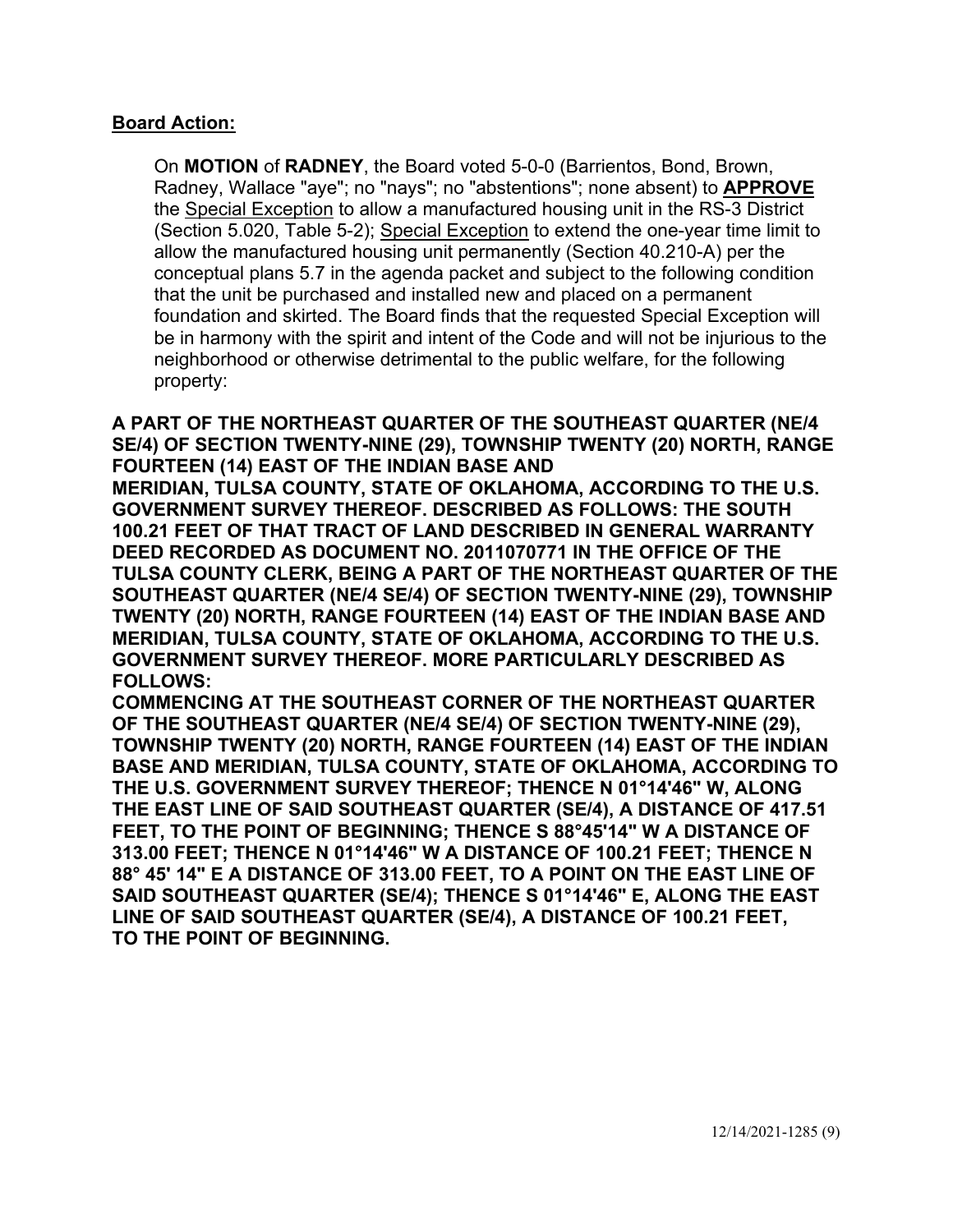## **23211- Rick Stuber Architecture, Inc**

### **Action Requested:**

Variance to reduce the required rear setback from 40 feet to 23 feet in the AG District (Section 25.020-D, Table 25-2). **LOCATION:** 2663 West 73rd Street S **(CD 2)** 

### **Presentation:**

**Rick Stuber-** representing Dr. and Mrs. Tate- 2663 W. 73rd Street S. They would like to add on to an existing garage on the NW corner for additional storage for storing boat, trailer and additional vehicles and is seeing a reduction in the setback. To the East of the existing garage is the septic tank, pool, topography and they feel this location will be the least offensive to the neighbors by keeping the addition by the existing garage.

It has not been conveyed to Mr. Stuber if Dr. Tate has spoken to his neighbors.

Mr. Brown asked what the setback and side yard setback in AG. Mr. Chapman responded that it is 10' and 5", whichever choice they have.

Mr. Brown asks how this intrudes to which Mr. Chapman responds that this is the rear set back which is 40' and they would like to reduce it to 23'.

Mr. Bond questions and confirms that it is 18' in height. Mr. Stuber explains that it will match the existing garage which is complemental to the house built in 2000.

Ms. Radney asks Mr. Stuber if the existing garage was built with the house in 2000, to which he responds that he can only see the plans from 2000 which shows the septic plan and the garage, but he cannot confirm if it was built at that time.

### **Interested Parties:**

Dave Johnson- 7310 S 26<sup>th</sup> W Ave- Across the street and to the East of the property. The two tracks of land to the North are owned by his son and daughter. He is troubled that the garage appears to be non-conforming and is troubled that they want to further encroach on the building line given that there is plenty of other places to build since they are 2.5 acre lots.

Amanda Ferrell- 4163 W  $87<sup>th</sup>$  Street- They are on the lot where they are building a new home. She is in agreeance with her father, Dave Johnson, that they have 2.5 acre lots and she would prefer to not have a garage even closer to her property.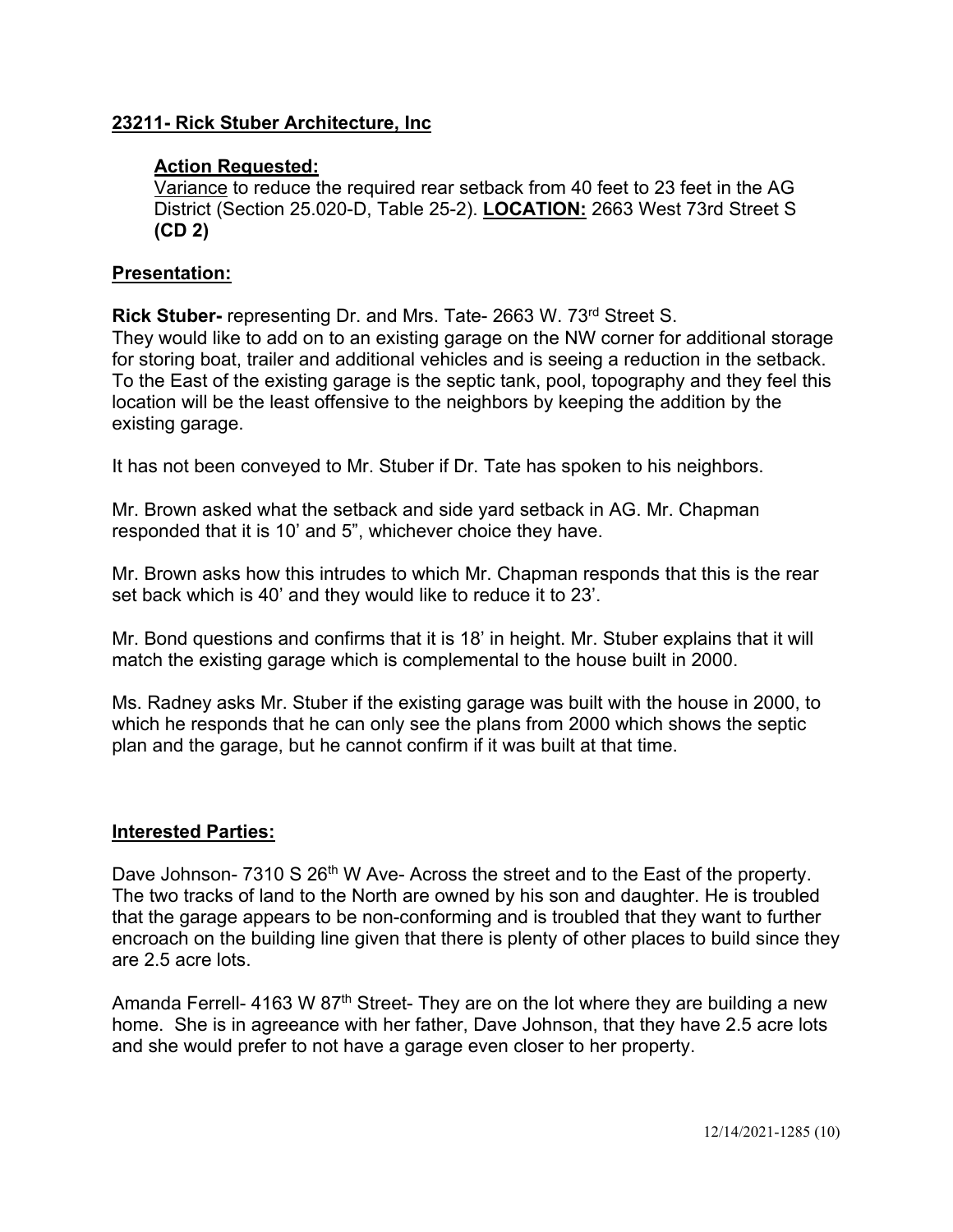Rebuttal- Mr. Stuber- He feels that Dr. and Mrs. Tate felt that this was the best approach to build the addition to the garage. He states that there are large evergreen trees in the back of the property and those will be kept and maintained to serve as a barrier. He also states the height of the addition is the same height as the existing garage.

## **Comments and Questions:**

Mr. Brown- states that he does not have a problem with this. That the addition will be constructed with similar products as the existing garage, and he believes with the tree line that it will disappear after it is built. He tends to support this motion.

Mrs. Radney- States that she does not remember the nuance around building a nonconforming structure. Austin Chapman states that we can not confirm if the current garage was indeed non-conforming and that once this is approved it would not be a non-conforming structure. He also says he believes the hardship the Board should find is why the building cannot go on another place on the land.

Mr. Bond states that he looks to is that we have AG Districts in this town that have turned into other things, often residential, and he looks to see what the other structures in the area are. In this case, it appears they have all followed the setback rules, except for this one. He does acknowledge issue with the septic and that being problematic, but he does have an issue with this case.

Mrs. Radney asks if we know if there are any geological or topographical reasons why the septic field is where it is? Mr. Stuber says he believes it was placed there because the natural topography slopes East and the septic was placed so it could drain East and parallel North and South out to give it the best perk possible at that location. When the home was built there is a restroom in the garage and that ties into the septic with the house and it flows to the East and branches out North and South along those points. Mrs. Radney states that she is on the bubble and would normally be inclined to not support, but she is looking at the AG requirements, which is a 25' setback and they are asking for relief for a 23' setback. She does take the neighbors concerns into consideration about it being a non-conforming structure, but it has been a nonconforming structure for a while, legally or illegally.

Mr. Bond asks about the trees and if they will remain for screening purposes. Mr. Stuber says the intent is to keep the trees as they are large, and they are right on the property line. He does not have a survey that shows exactly where the trees are in conjunction with the property line. Mr. Bond states that it would be an easier yes for him if they keep the landscape in place.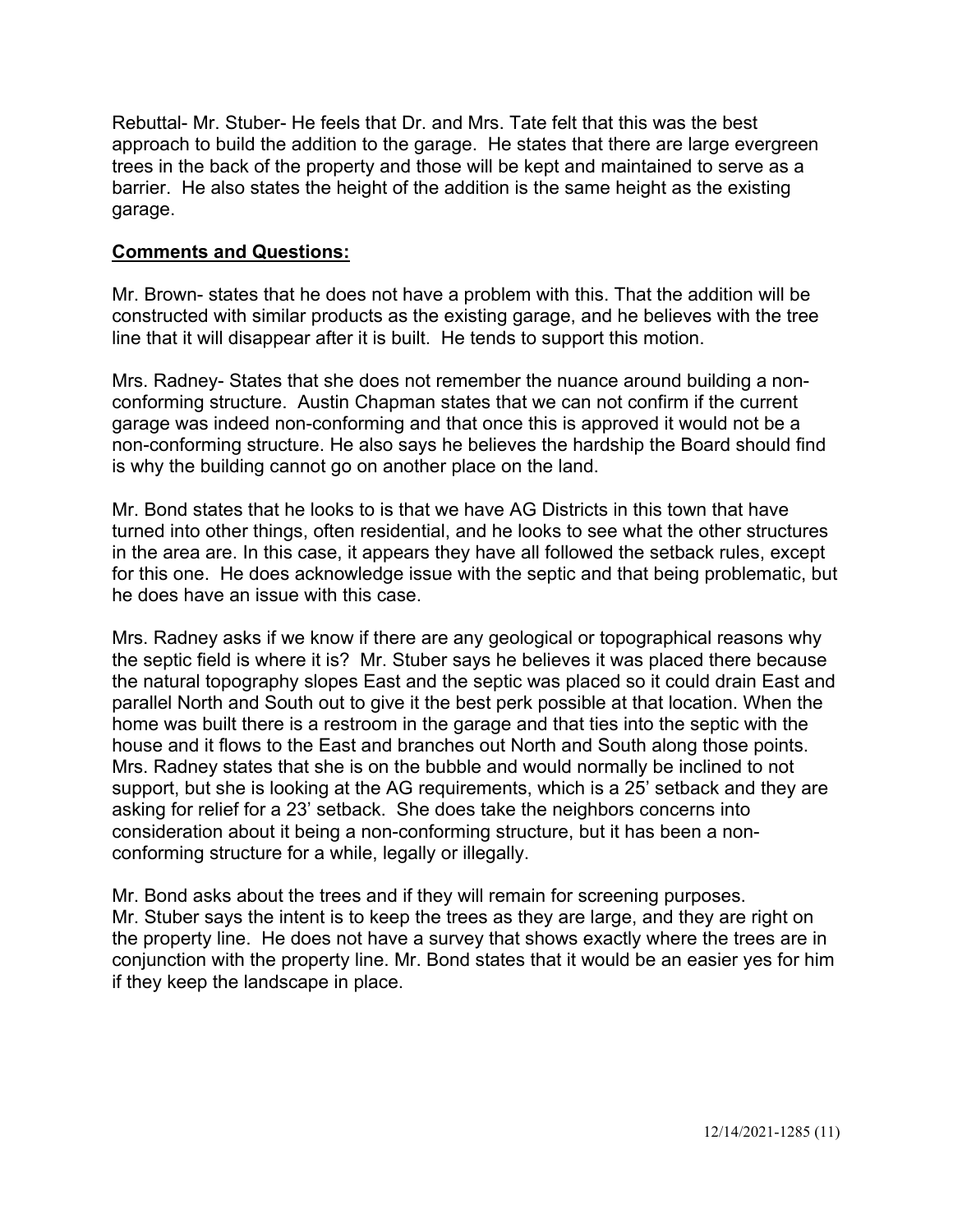# **Board Action:**

On **MOTION** of **RADNEY**, the Board voted 5-0-0 (Barrientos, Bond, Brown, Radney, Wallace "aye"; no "nays"; no "abstentions"; none absent) to **CONTINUE** the request for Variance to reduce the required rear setback from 40 feet to 23 feet in the AG District (Section 25.020-D, Table 25-2) to the January 11, 2022 Board of Adjustment meeting; for the following property.

# **LT 6 BLK 2, ROSEWOOD ACRES 2ND ADDN**

### **23212—Wael Agha**

Special Exception to permit a Personal Vehicles Sales and Rental Use in the CS District (Section 15.020, Table 15-2). **LOCATION:** 3636 South Sheridan Road East **(CD 5)** 

### **Presentation:**

Wael Agha –  $6712 \text{ E } 79$ <sup>th</sup> Street - Requesting to get an exemption letter for personal used car sales at 3636 South Sheridan Road E. This will be used car sales only, no repairs, and no storage of auto parts. He is anticipating having 30-40 vehicles on site. Did not speak to neighbors.

### **Interested Parties:**

Clay Smith- 11835 S Memorial Drive. He is the owner of the building. He says there is no required screening, but there is a fence in place on West side of the property that has been replaced.

## **Comments and Questions:**

Mr. Chapman states they would need to stripe the lines on the parking as a requirement.

Mr. Brown asked if there are any landscaping requirements. Mr. Chapman defers to Mr. Wilkerson. Mr. Wilkerson states that are some design standards, but he does not believe this reference requires any landscaping. Any new development would require street trees and shrubs, but this seems to avoid that due to how the code is written. Mr. Brown asks if there will be a fence, to which Mr. Agha responds there will not be a fence, just a gate that closes off and protects the lot.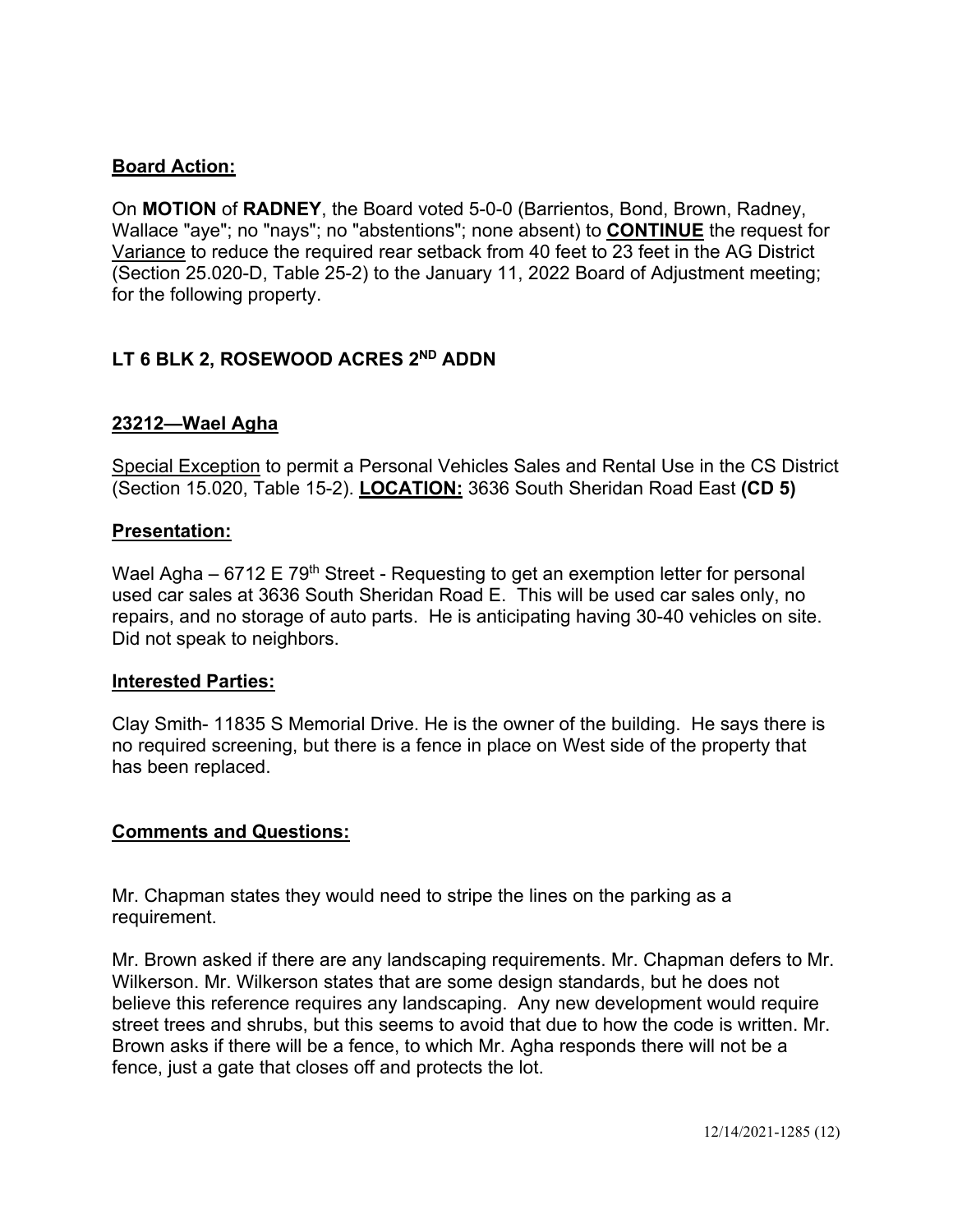**Board Action:** On **MOTION** of **BARRIENTOS**, the Board voted 5-0-0 (Barrientos, Bond, Brown, Radney, Wallace "aye"; no "nays"; no "abstentions"; none absent) to **APPROVE** the Special Exception to permit a Personal Vehicles Sales and Rental Use in the CS District (Section 15.020, Table 15-2) per the conceptual plan 7.15 of the Agenda packet. With the following condition, must comply with parking standards of Section 55.090. The Board finds that requested special exception will be in harmony with the intent of the code and will not be injurious to the neighborhood or otherwise detrimental to the public welfare.

## **SOUTH 225' OF LOT 1, BLOCK 1, LESS THE WEST 75' THEROF, WILMOUNT ADDN**

# **23213- A-MAX SIGN COMPANY**

Variance to allow an internally illuminated sign enclosed in frames, increase the permitted height for a monument sign from 6 feet to 22 feet and to increase the permitted display surface area from 50 square feet to 220 square feet inside the River Design Overlay (Section 20.050-D.5.b. (1) (2) (4) ). **LOCATION:** 10133 South Delaware Avenue East **(CD 2)** 

# **Presentation:**

Joseph McCormick- 6440 S Lewis Ste 100- Mr. McCormick represents the Maple Oak Investments, the owner of the subject property. This property is RDO-3, because it does not have direct access to the river. The RDO district is an overlay that was placed on the property after the building was built. The purpose of the RDO overlay district as is set out in the code is to enhance the river corridor as a people-oriented destination, establish the area as an interconnected pedestrian oriented cultural and recreational destination. Many areas along the Arkansas river fit well into this overlay, but some do not. This property does not fit, it does not work for this property. There is a huge selfstorage facility that wraps around this property. To the North of this property is a dental office that use to be a bank. Across Riverside parkway, NW of this property is an animal hospital the other two lots are very small and appear to be very difficult to develop. The property is a small property with only eight units, two of which are vacant. Two businesses that are there are struggling to hang on. The businesses in the shopping center need the requested sign for the visibility. He states this is not a pedestrian area and will not be a pedestrian area. It does not fit. They ask that the Board please approve the request for the variance.

Mr. Bond asks if they have sought rezoning of this property. Mr. McCormick states that they have not.

Mr. Bond asks what the hardship is, too which Mr. McCormick responded that it is the overlay that was placed upon them.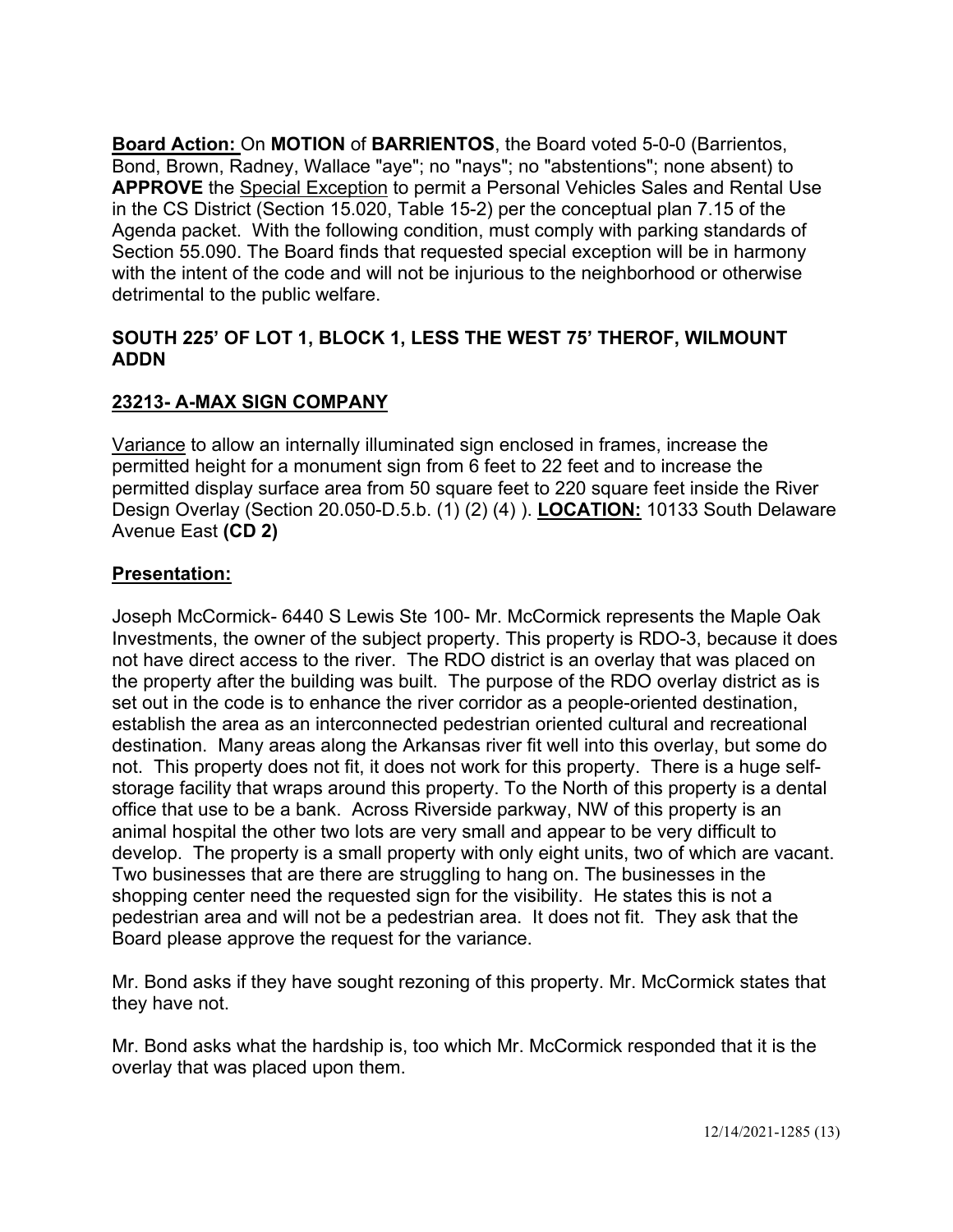### **Interested Parties:**

Lori Worthington- 9520 E 55<sup>th</sup> Place- A-Max Sign Company, she is there to answer any questions the Board may have about the signs and the location of the signs. States the sign will be in a parking spot, sign will be internally lit.

Ms. Radney asked more about the hardship. Ms. Worthington said sign was originally approved but rescinded after discovery of the RDO.

### **Comments and Questions:**

No rebuttal for Mr. McCormick

Mr. Bond believed the principal hardship is that it is in the RDO the Board does not have the authority to base a hardship on the overlay, he believes the proper channel on this is that they go through the process to have it rezoned. He acknowledges that it is not an easy process, but it is specific in looking at it on Section 20.050 it talks about the freestanding signs with a monument character to it. He believes the zoning code is specific about it. He does not feel the right way to do this is through a variance.

Mr. Brown and Mr. Wallace agrees that it is more about the overlay.

Ms. Radney and Mr. Barrientos is inclined to support the application but explains that it would be helpful to see what the code is demanding, compared to what is feasible. That a road that is called a parkway is not a pedestrian friendly street. That the building was built at time before the RDO was placed and that it is in a marginal area, tail end of the RDO.

**Board Action:** On **MOTION** of **RADNEY**, the Board voted 5-0-0 (Barrientos, Bond, Brown, Radney, Wallace "aye"; no "nays"; no "abstentions"; none absent) to **CONTINUE** the request for Variance to allow an internally illuminated sign enclosed in frames, increase the permitted height for a monument sign from 6 feet to 22 feet and to increase the permitted display surface area from 50 square feet to 220 square feet inside the River Design Overlay (Section 20.050-D.5.b. (1) (2) (4) ) to the January 11, 2022 Board of Adjustment meeting for the following property:

### **LT 1 BEG NEC THEREOF TH S220 W225 N110 E225 TO POB BLK 1, RETAIL CENTER II**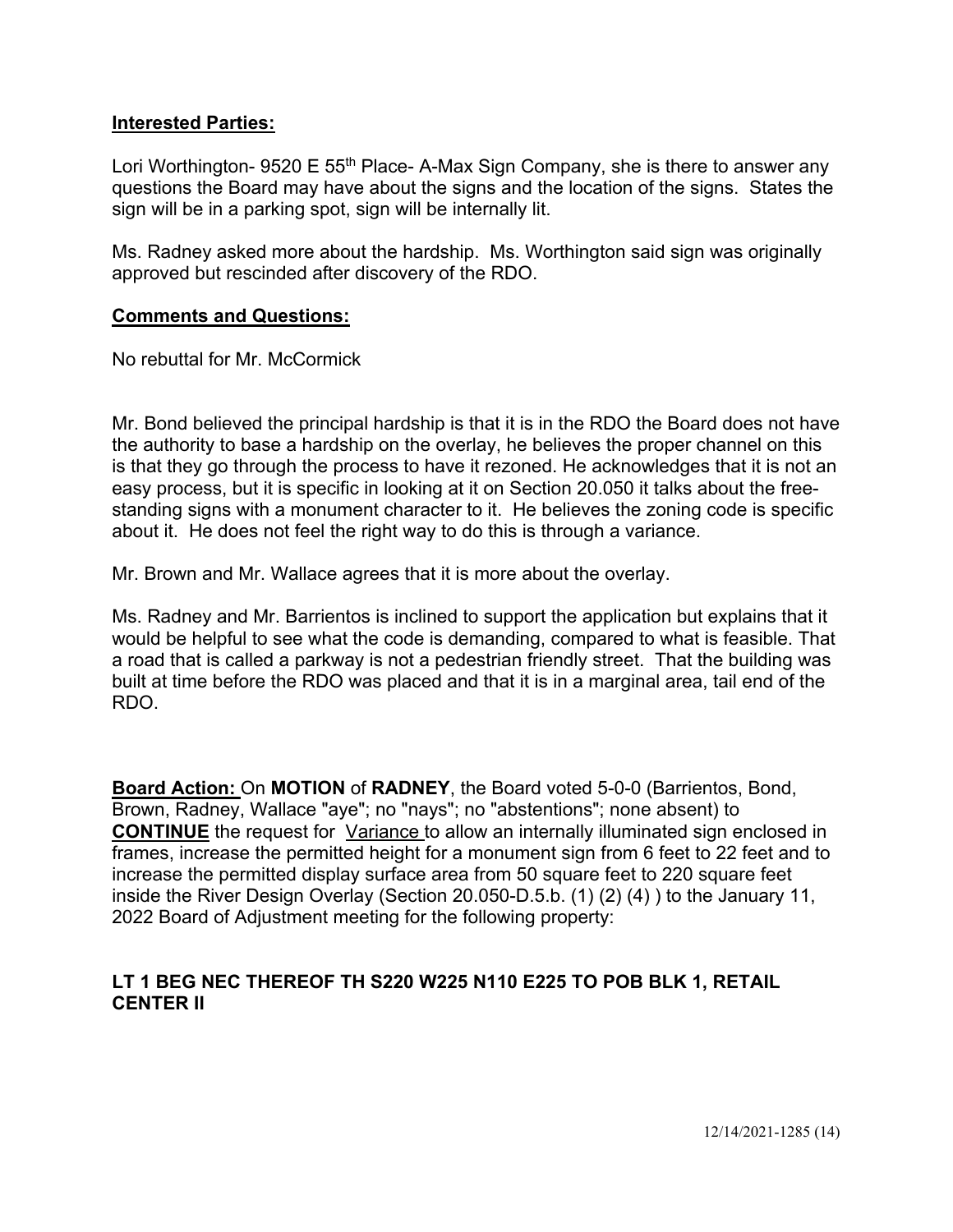# **23214- A-MAX SIGN COMPANY**

Variance to increase the permitted height for a projecting sign in the CBD District from 25 feet to 29 feet (Section 60.080-D). **LOCATION:** 321 Reconciliation Way **(CD 4)** 

## **Presentation:**

Lori Worthington – 9520 E 55<sup>th</sup> PI S – Seeking relief to allow an increase in permitted Height for existing sign in the CBD district from 25' to 29' stating the hardship is the height of the trees and the trees are owned and maintained by the City of Tulsa. Property owners can not maintain nor trim the trees. The trees are part of the landscape plans and City Infrastructure.

No comments from neighbors. **Interested Parties:**

There were no interested parties present.

### **Comments and Questions:**

- Mr. Brown supports this proposal
- Mr. Barrientos supports, and it is agreed on by Mr. Wallace.
- Ms. Radney supports

**Board Action:** On **MOTION** of **RADNEY**, the Board voted 5-0-0 (Barrientos, Bond, Brown, Radney, Wallace "aye"; no "nays"; no "abstentions"; none absent) to a **APPROVE** Variance to increase the permitted height for a projecting sign in the CBD District from 25 feet to 29 feet (Section 60.080-D). **LOCATION:** 321 Reconciliation Way **(CD 4)** Finding the Hardship to be the City infrastructure including landscaping that is outside of the control of the property owner that provides a potential significant obstruction to the sign. Per conceptual plan 9.12 & 9.13 and as built on 9.5 of the Agenda Packet. Subject to the following conditions: that the sign is to be built and installed as is described on 9.5 of the agenda packet. In granting the Variance the Board finds that the following facts, favorable to the property owner, have been established:

- a. That the physical surroundings, shape, or topographical conditions of the subject property would result in unnecessary hardships or practical difficulties for the property owner, as distinguished from a mere inconvenience, if the strict letter of the regulations were carried out
- b. That literal enforcement of the subject zoning code provision is not necessary to achieve the provision's intended purpose.
- c. That the conditions leading to the need of the requested variance are unique to the subject property and not applicable, generally, to other property within the same zoning classification.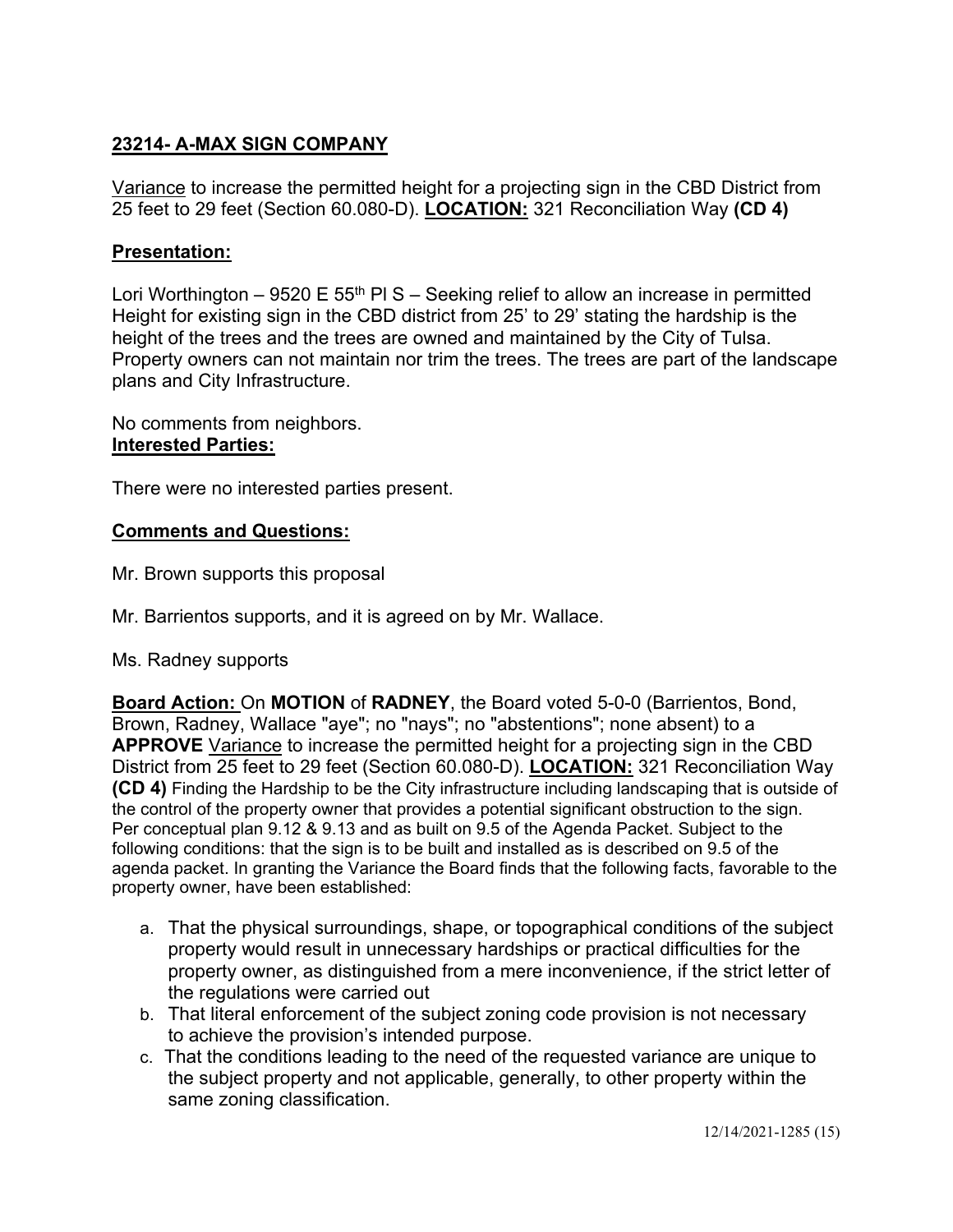- d. That the alleged practical difficulty or unnecessary hardship was not created or self-imposed by the current property owner.
- e. That the variance to be granted is the minimum variance that will afford relief.
- f. That the variance to be granted will not alter the essential character of the neighborhood in which the subject property is located, nor substantially or permanently impair use or development of adjacent property; and
- g. That the variance to be granted will not cause substantial detriment to the public good or impair the purposes, spirit, and intent of this zoning code or the comprehensive plan, for the following property:

## **PRT LT 1 BEG SECR LT 1 TH SW85 NW50 NE84.91 SE50 POB & PRT LT 2& PRT VAC ALLEY BEG NEC LT 2 TH SE100 SW150 NW95 NE64.99 NW5 NE85 POB & LT 3 & E10 CAC ALLEY ADJ ON W BL25, TULSA-ORIGINAL TOWN**

## **23215-Josh Miller**

Special Exception to permit an alternative compliance parking ratio for an apartment use in the CH District to reduce the minimum parking requirements from 21 parking spaces to 17 parking spaces (Section 55.050-K & Section 55.020, Table 55-1). **LOCATION:** 2405 East 5th Place South and 519 South Lewis Avenue East **(CD 4)** 

## **Presentation:**

Josh Miller- 7030 S Yale Suite 600, Tulsa OK 74136

Stated this is the third phase of the mixed income West Park Project, twelve additional units will be added to the existing 235 units. Mr. Miller stated that only 70% of the residents' own cars, based on the existing 235 units. They have not completed a parking study for the additional twelve new units. They did not have a parking study for the previous project because they were able to provide the required parking per the code.

No comments from neighbors.

### **Interested Parties:**

There were no interested parties present.

## **Comments and Questions:**

Mr. Bond would like to see a parking study to be conducted.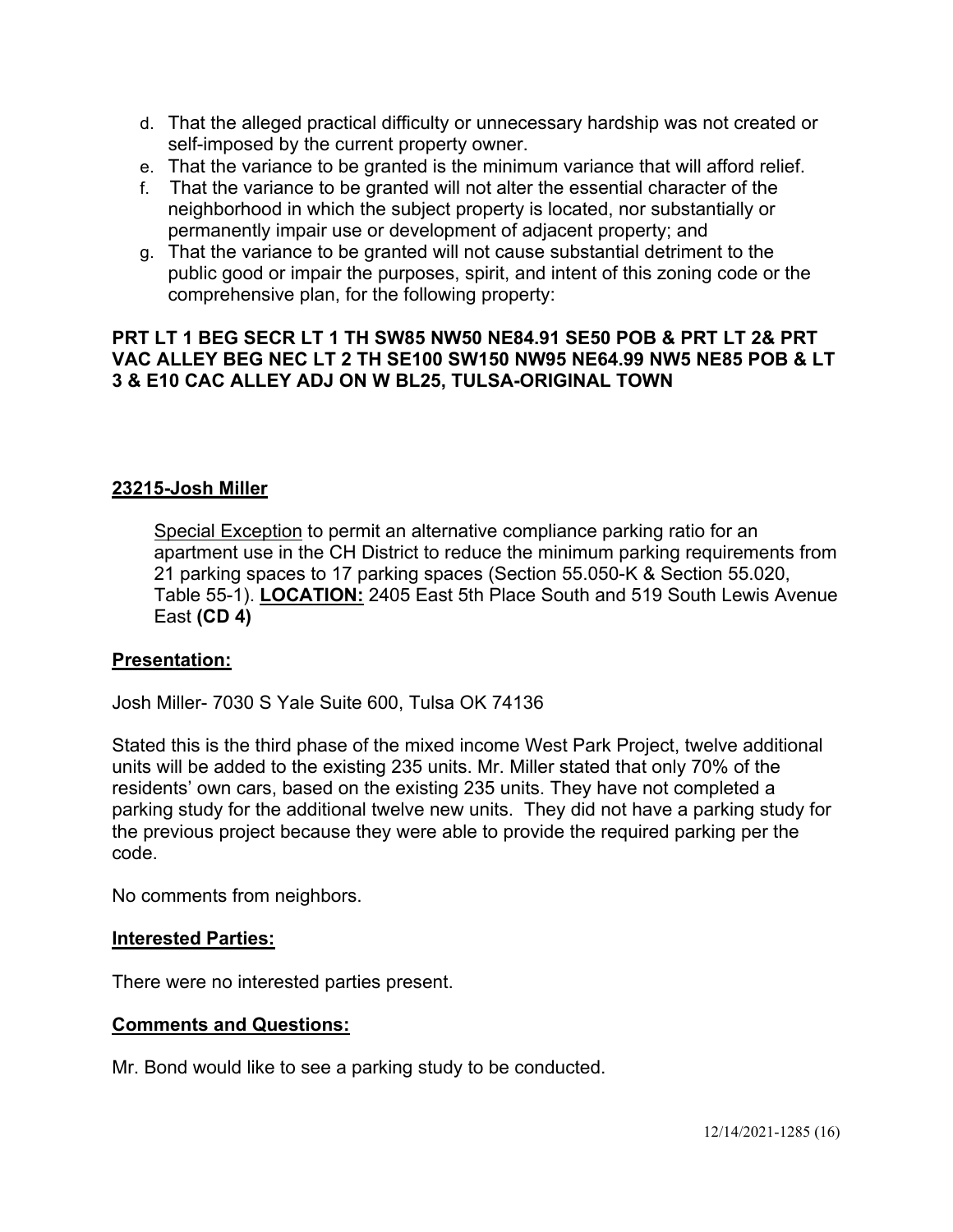## **Board Action:**

On **MOTION** of **BROWN**, the Board voted 5-0-0 (Barrientos, Bond, Brown, Radney, Wallace "aye"; no "nays"; no "abstentions"; none absent) to **CONTINUE** the request for Special Exception to permit an alternative compliance parking ratio for an apartment use in the CH District to reduce the minimum parking requirements from 21 parking spaces to 17 parking spaces (Section 55.050-K & Section 55.020, Table 55-1) to the January 11, 2022 Board of Adjustment meeting for the following property.

# **LT 14 BLK 6; LTS 49 50 BLK 6, COLLEGE VIEW ADDN AMD, City of Tulsa, Tulsa County, State of Oklahoma**

## **23217- Ian Culp**

Special Exception to allow a manufactured housing unit in the RS-3 District (Section 5.020, Table 5-2); Special Exception to extend the one-year time limit to allow the manufactured housing unit permanently (Section 40.210-A). **LOCATION:** 5406 East Apache Street North **(CD 3)** 

### **Presentation:**

Ian Culp- 5406 E Apache St N – Represents the owner of the property One Candle Development

Requested a special exception to place a mobile home in a RS-3 district. West and South of the property is a mobile home park, and the homes are mobile homes on blocks. Will be placing the home in the area that a previous home was demolished, which is a foundation slab. The mobile home is looking to purchase is a 2008, 16' x 80' single wide.

He has spoken to a few of the neighbors, many whom are renters, and they do not have any issues.

Mr. Culp would like to develop the rest of the property in the future.

### **Interested Parties:**

There were no interested parties present.

### **Comments and Questions:**

Mr. Bond asked the applicant if the home would have skirted and what the material would be. Mr. Culp confirmed that it will, and it is vinyl.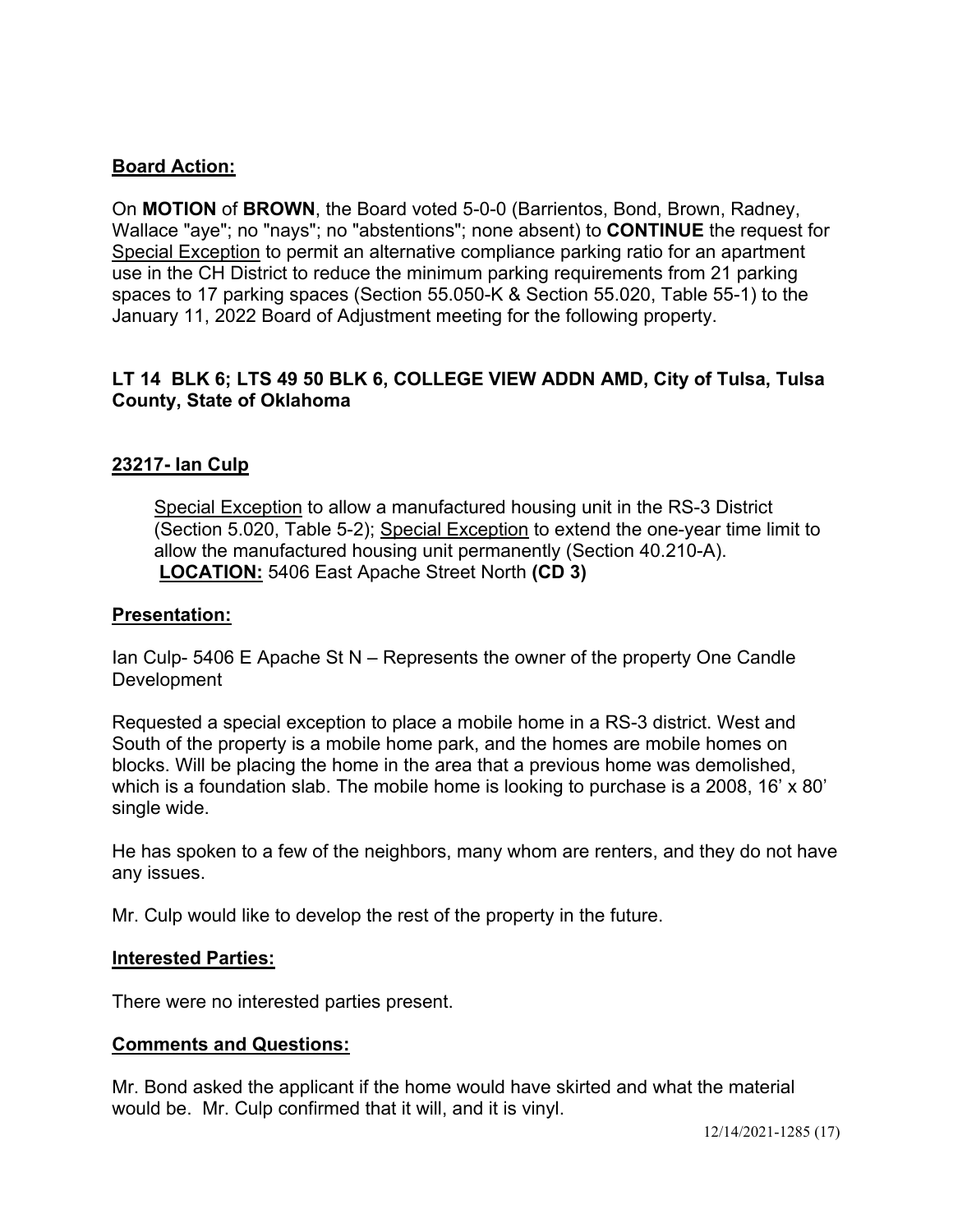**Board Action:** On **MOTION** of **Radney**, the Board voted 5-0-0 (Barrientos, Bond, Brown, Radney, Wallace "aye"; no "nays"; no "abstentions"; none absent) to **APPROVE**  a Special Exception to allow a manufactured housing unit in the RS-3 District (Section 5.020, Table 5-2); and a Special Exception to extend the one-year time limit to allow the manufactured housing unit to a period 10 years from the date it is granted. (Section 40.210-A). With the Following Conditions:

- Approved per conceptual plan 11.7 in the agenda packet
- To include skirting
- The unit be placed on permanent foundation, cinder blocks and to be tied down
- 10-year time limit from the date of approval

The Board finds that the requested Special Exception will be in harmony with the spirit and intent of the Code and will not be injurious to the neighborhood or otherwise detrimental to the public welfare, for the following property:

### **BEG NEC NE NW TH S396 W658.61 N396.61 E636.11 POB LESS BEG 50S NEC NE NW TH S55 W335.73 NW308.10 E638.81 POB SEC 27 20 13 5.27ACSCity of Tulsa, Tulsa County, State of Oklahoma**

## **23218-Phillip Nickel**

Special Exception to permit Low-Impact Medical Marijuana processing (Lowimpact Manufacturing & Industry Use) in the CH District (Section 15.020, Table 15-2) **LOCATION:** 1345 South Harvard Avenue East **(CD 4)** 

## **Presentation:**

Phillip Nickel- 3801 S Yellow Pine Ave, Broken Arrow OK Cory Chandler- 2116 E Winston Street, Broken Arrow OK

Mr. Chandler stated they were seeking a special exception to permit a low impact medical marijuana processing kitchen. Since it is low impact, they do not have any flames or volatile materials they will be using. They process via steam kitchen, so as per fire code, they are clear. There is not additional construction needed, they are just changing the site from a catering kitchen to a medical marijuana processing kitchen. They explained that they will be making gummies and caramels. They type of materials they use eliminates 95% of the smell. The biggest smell comes from the types of flavoring they use.

As far as security concerns there will not be any signs, blacked out windows and 360 degree security cameras on the street, doors are locked all day, and there is an 800 pound safe that will be used to secure the product.

For parking concerns Mr. Chandler addressed that they have a small singular staff, two salespeople occasionally that are mainly used for pickup and delivery, closed on Sundays and they will not be selling directly to the public.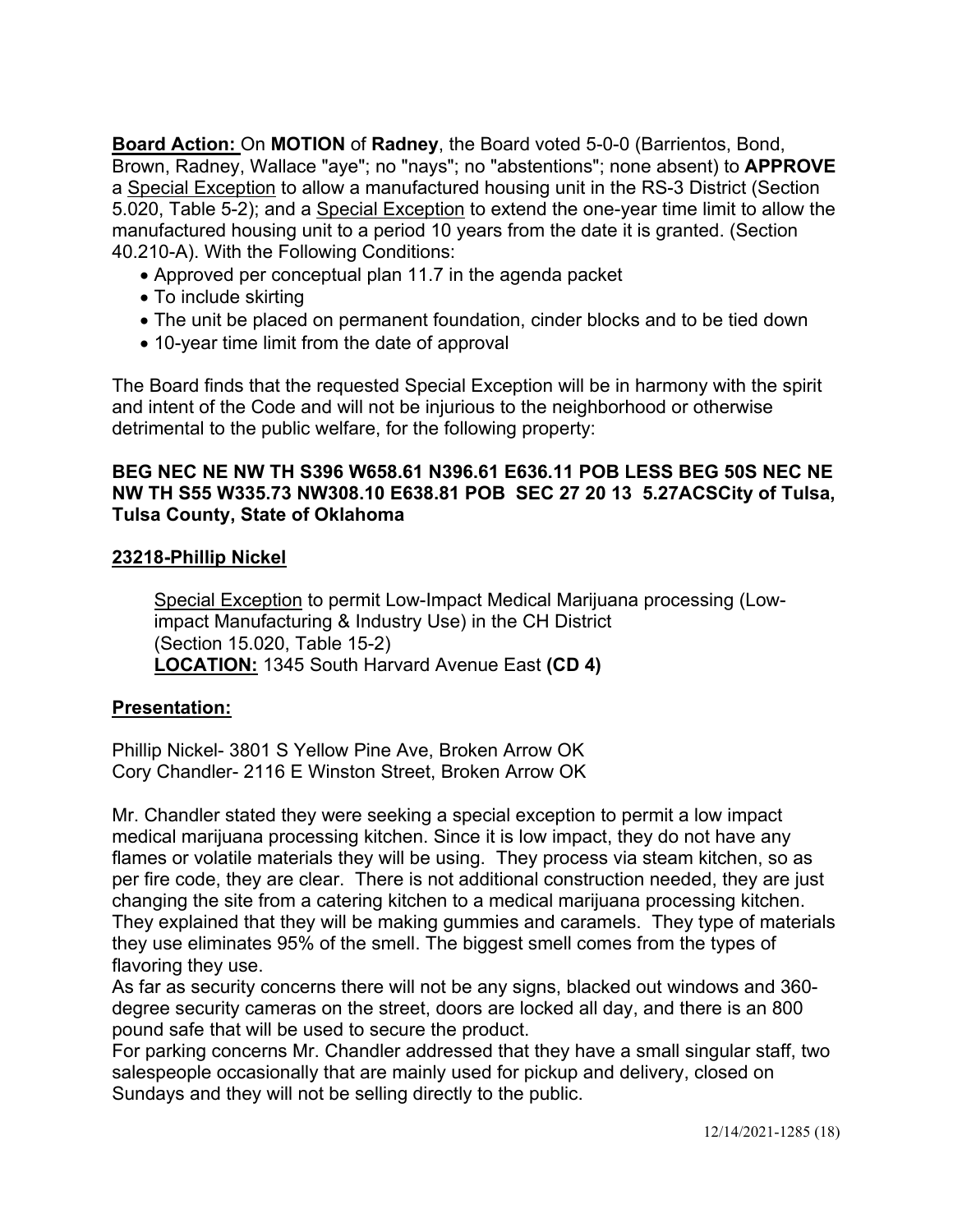Mr. Chandler stated that they have emailed with a few neighbors and the main concerns have been parking and smell. They have been active in trying to openly communicate and address their concerns.

## **Interested Parties:**

Sarah Dexter – 1328 S Indianapolis Ave.

Ms. Dexter lives about five houses North of the property. She is opposed to the special exception due to the property backing up to residential properties, concerned about the smell, traffic issue and parking based on current businesses. Ms. Dexter stated there are multiple marijuana businesses in the area and feels it is not appropriate to allow this business in this area. Ms. Dexter has requested a denial for the special exception.

## **Rebuttal:**

Mr. Chandler reiterated that he currently operates businesses in Broken Arrow and previously in Colorado. He has never received a complaint about smell, security, operating procedures go awry, and he has never had a security issue, robbery. He also stated that his location in Broken Arrow is within 30' of residential homes. He also clarified that they will only have two employees at a time during business hours, so traffic will not increase due to his business.

## **Comments and Questions:**

Mr. Bond stated that he feels that since they are cooking with oils and not extraction, he does not view it any differently that the bakery that use to be down the street. Mr. Bond said that he is sympathetic to the neighbors' concerns, but he believes that this business will be the least impact of other businesses that could move into that location.

**Board Action:** On **MOTION** of **Radney**, the Board voted 4-0-1 (Barrientos, Bond, Brown, Wallace "aye"; no "nays"; one Radney "abstentions"; none absent) to **APPROVE** a Special Exception to permit Low-Impact Medical Marijuana processing (Low-impact Manufacturing & Industry Use) in the CH District (Section 15.020, Table 15-2) With the Following Conditions:

- Per conceptual plan 12.11 of the agenda packet;
- Special exception expires 36 months from the date the special exception is granted.

The Board finds that the requested Special Exception will be in harmony with the spirit and intent of the Code and will not be injurious to the neighborhood or otherwise detrimental to the public welfare; for the following property:

# **LT-1-BLK-11, SUMMIT HGTS ADDN, City of Tulsa, Tulsa County, State of Oklahoma**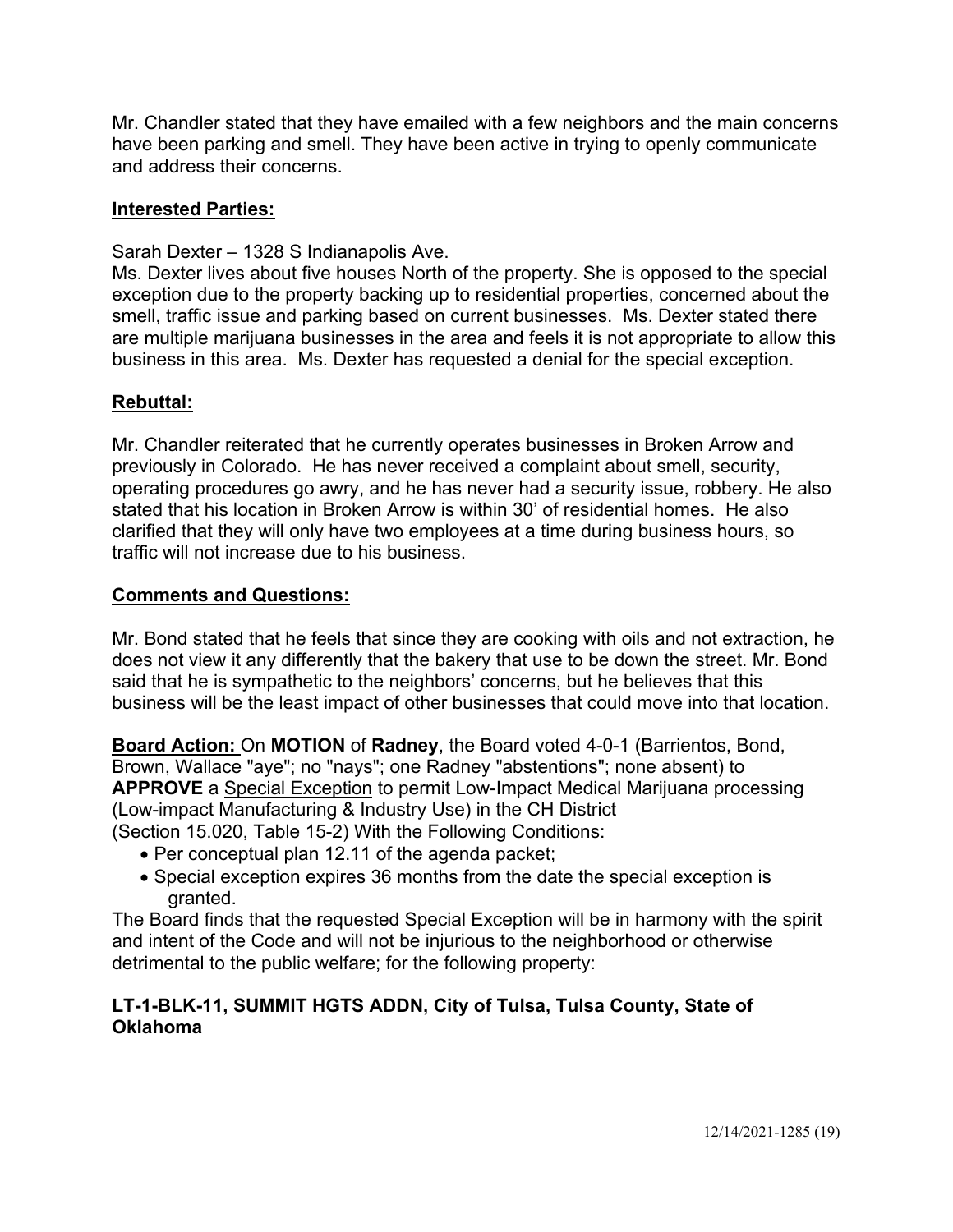## **23220- A-Max Sign Company**

Variance to allow more than one sign per street frontage in the OL District (Section 60.060-B.1). **LOCATION:** 5401 East 71st Street South **(CD 9)** 

### **Presentation:**

Lori Worthington – 9520 E  $55<sup>th</sup>$  Pl. S.

Ms. Worthington is there to seek a variance to allow more than one sign per street frontage in the OL district. She stated there is an existing sign on the premises that is owned by the next-door tenant, but he would not allow them to use that sign. She stated that their hardship would be that only one sign is allowed and the ground sign that exists is not accessible.

### **Interested Parties:**

No interested parties.

### **Comments and Questions:**

**Board Action:** On **MOTION** of **Radney**, the Board voted 5-0-0 (Barrientos, Bond, Brown, Radney, Wallace "aye"; no "nays"; no "abstentions"; none absent) to **APPROVE** a Variance to allow more than one sign per street frontage in the OL District (Section 60.060-B.1). Finding the hardship being the nature and character of the building structure and its occupancy. Per conceptual plans 13.4 and 13.7 through 13.9 of the agenda packet. In granting the Variance the Board finds that the following facts, favorable to the property owner, have been established:

- a. That the physical surroundings, shape, or topographical conditions of the subject property would result in unnecessary hardships or practical difficulties for the property owner, as distinguished from a mere inconvenience, if the strict letter of the regulations were carried out
- b. That literal enforcement of the subject zoning code provision is not necessary to achieve the provision's intended purpose
- c. That the conditions leading to the need of the requested variance are unique to the subject property and not applicable, generally, to other property within the same zoning classification
- d. That the alleged practical difficulty or unnecessary hardship was not created or self-imposed by the current property owner.
- e. That the variance to be granted is the minimum variance that will afford relief.
- f. That the variance to be granted will not alter the essential character of the neighborhood in which the subject property is located, nor substantially or permanently impair use or development of adjacent property; and
- g. That the variance to be granted will not cause substantial detriment to the public good or impair the purposes, spirit, and intent of this zoning code or the comprehensive plan, for the following property: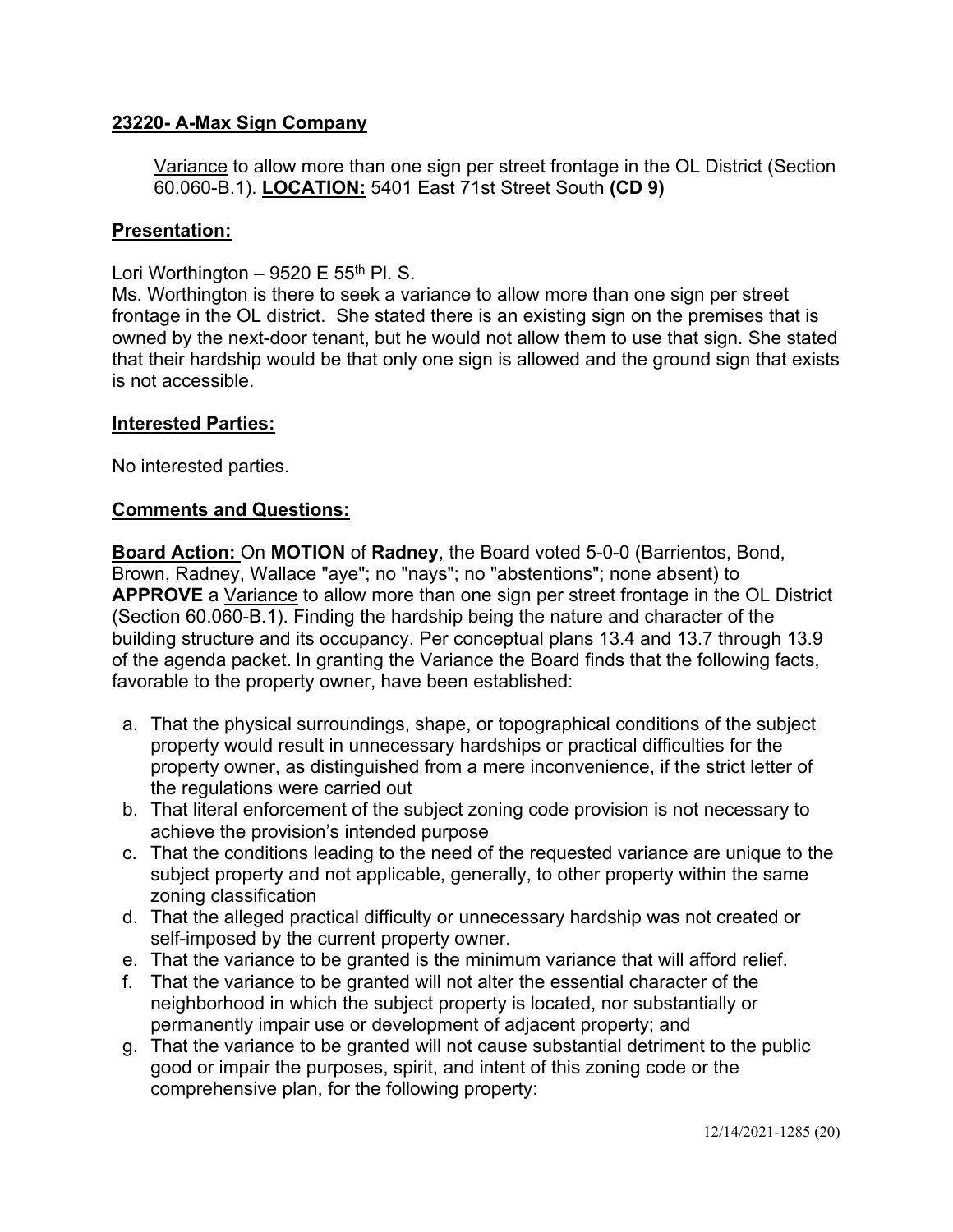## **PRT SE SW BEG 330E SWC SE SW TH E140 N207 W140 S207 POB LESS S70 THEREOF SEC 3 18 13 .438ACS, City of Tulsa, Tulsa County, State of Oklahoma**

## **23221- A-Max Sign Company**

Special Exception to permit a dynamic display sign in the RS-3 District and to allow a dynamic display sign within 200 feet of another residential district (Section 60.050-B.2.c & Section 60.100-F); Variance to increase the allowable height for a sign in the RS-3 District from 20 feet to 26 feet (Section 60.050-B.2.b). **LOCATION:** 3115 North Garrison Avenue East **(CD 1)** 

## **Presentation:**

## Lori Worthington – 9520 E 55<sup>th</sup> PI S

Representing the church to allow a dynamic display and to exceed the allowable height for a sign. Ms. Worthington stated that through the prep of the application they discovered that some portions of the original sign were not permitted. They are now seeking to have the sign fully permitted. Ms. Worthington said they are asking for the dynamic display to advertise free meals, to identify the church as a donation place. The dynamic display message board will help them better inform the public they serve, the homeless community. Ms. Worthington stated the sign will operate per code in a residential district, from 7:00 a.m.- 9:00 p.m.

They have not spoken to any neighbors.

## **Interested Parties:**

No interested parties.

## **Comments and Questions:**

Mr. Bond noted the sign has been there for as long as he can remember, and he does not have any issue with the sign.

## **Board Action:**

On **MOTION** of **Barrientos**, the Board voted 5-0-0 (Barrientos, Bond, Brown, Radney, Wallace "aye"; no "nays"; no "abstentions"; none absent) **TO APPROVE** a Special Exception to permit a dynamic display sign in the RS-3 District and to allow a dynamic display sign within 200 feet of another residential district (Section 60.050-B.2.c & Section 60.100-F); and to **APPROVE** a Variance to increase the allowable height for a sign in the RS-3 District from 20 feet to 26 feet (Section 60.050-B.2.b). Per conceptual plans 14.9-14.11 of the agenda packet. The Board finds that the requested Special Exception will be in harmony with the spirit and intent of the Code and will not be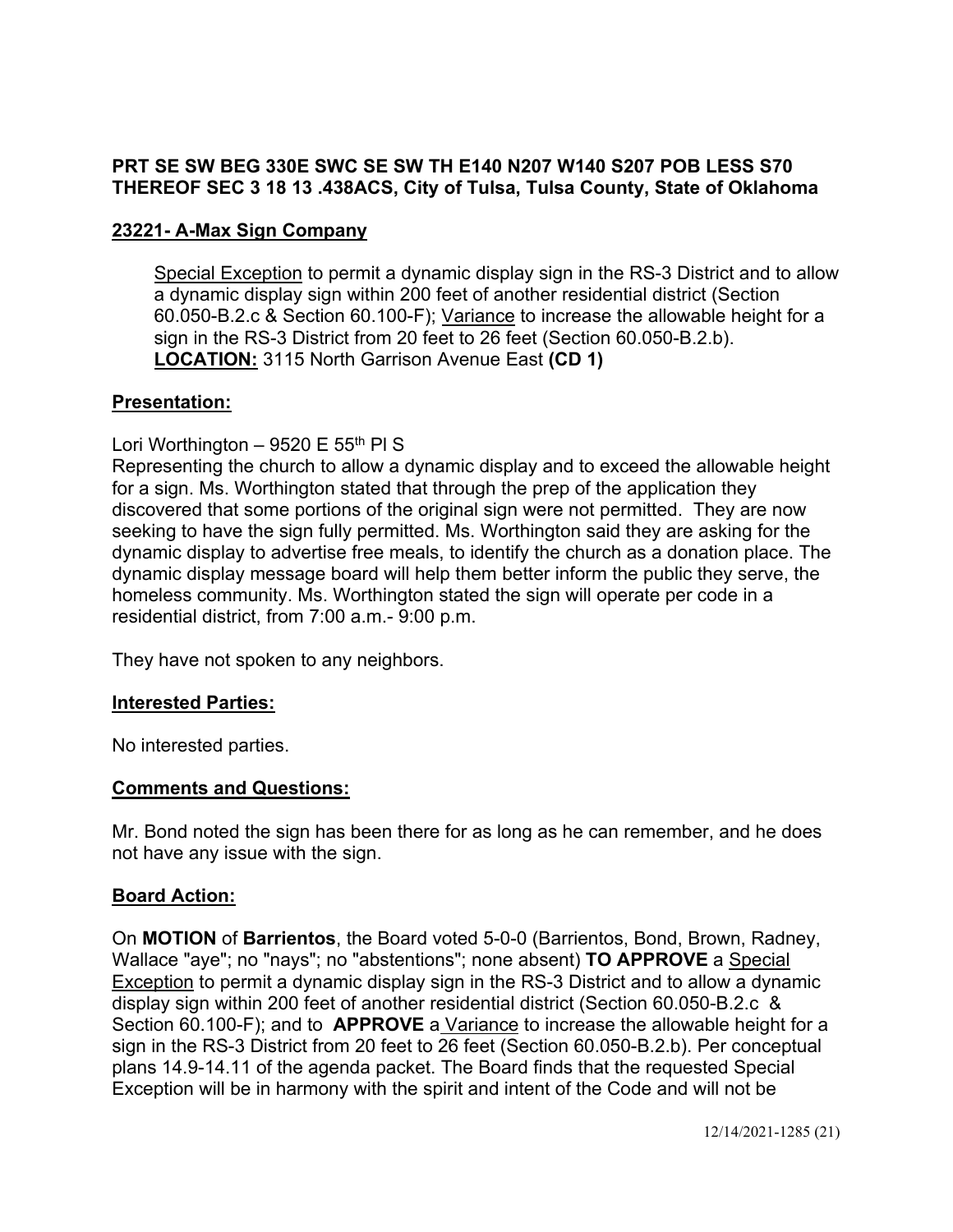injurious to the neighborhood or otherwise detrimental to the public welfare; for the following property. In granting the variance the Board finds the hardship is due to the setback and the shape of the lot. In granting the Variance the Board finds that the following facts, favorable to the property owner, have been established

- a. That the physical surroundings, shape, or topographical conditions of the subject property would result in unnecessary hardships or practical difficulties for the property owner, as distinguished from a mere inconvenience, if the strict letter of the regulations were carried out
- b. That literal enforcement of the subject zoning code provision is not necessary to achieve the provision's intended purpose
- c. That the conditions leading to the need of the requested variance are unique to the subject property and not applicable, generally, to other property within the same zoning classification
- d. That the alleged practical difficulty or unnecessary hardship was not created or self-imposed by the current property owner.
- e. That the variance to be granted is the minimum variance that will afford relief.
- f. That the variance to be granted will not alter the essential character of the neighborhood in which the subject property is located, nor substantially or permanently impair use or development of adjacent property; and
- g. That the variance to be granted will not cause substantial detriment to the public good or impair the purposes, spirit, and intent of this zoning code or the comprehensive plan, for the following property:

**Beginning at a point 355.00 feet west and 40.00 feet north of the S.E. corner of the N.W. ¼ of section 24, township 20 north, range 12 east, Tulsa county, State of Oklahoma; thence northwesternly along the proposed northerly Right of Way line of the Gilcrease Expressway a distance of 248.00 ± feet; thence northwesternly along said northernly Right of Way line a distance of 30.00 ± feet to the easterly line of Garrison Avenue; thence northeasternly along said easternly line of Garrison Ave. a distance of 378.00 ± feet;** 

**thence around a curve to the left, having a radius of 355.205 feet a distance of 110.04 feet; thence north a distance of 25.80 feet to a point on the north line of the S.E. ¼, S.E. ¼, N.W. ¼ of said section 24, Thence east along said north line a distance of 111.79 feet to a point; thence south distance of 619.37 feet to the point of beginning., City of Tulsa, Tulsa County, State of Oklahoma**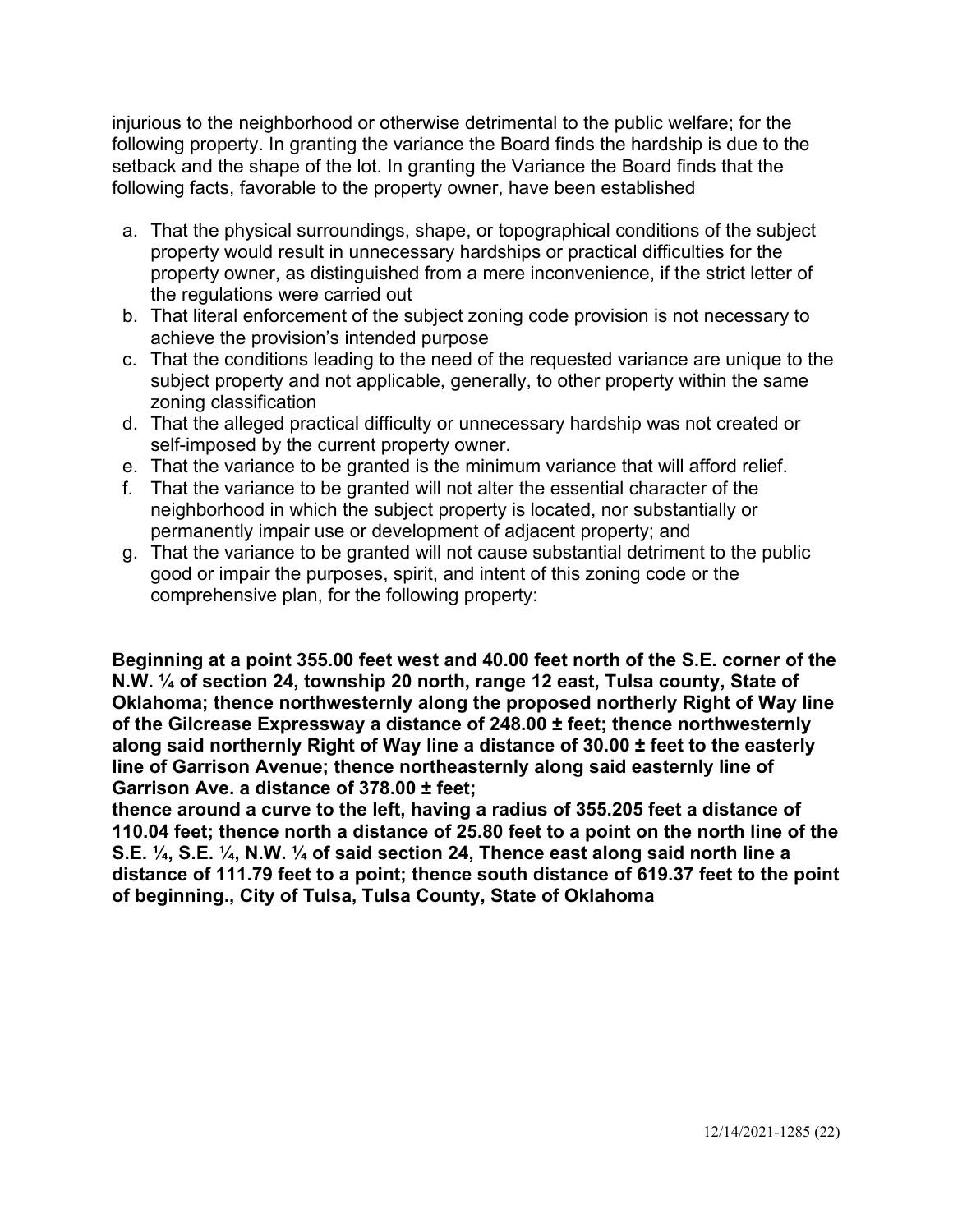### **23222- Jeff LaRue**

**Variance** to reduce the side setback in the RE District from 15 feet to 5 feet to permit an addition to an existing non-conforming structure (Section 5.030, Table 5- 3 & Section 80.030-D). **LOCATION:** 2136 East 26th Place South **(CD 4)** 

### **Presentation:**

Anna Bullock- 2136 E. 26<sup>th</sup> Pl. Jeff LaRue- 7960 S. 90<sup>th</sup> E Ave. Seeking a variance to install an elevator of the east side / southeast corner of the existing home. The home was originally built in the 1930's.

They did receive a letter from a neighbor that has no objections to the variance.

### **Interested Parties:**

No interested parties.

### **Comments and Questions:**

Mr. Bond stated they have had requests like this come up before and due to the time, the house was built he is inclined to approve.

**Board Action:** On **MOTION** of **Radney**, the Board voted 5-0-0 (Barrientos, Bond, Brown, Radney, Wallace "aye"; no "nays"; no "abstentions"; none absent) **TO APPROVE** a **Variance** to reduce the side setback in the RE District from 15 feet to 5 feet to permit an addition to an existing non-conforming structure (Section 5.030, Table 5-3 & Section 80.030-D).Finding the hardship to be the time the home was built in the 1930's before the existing code and the existing request would accommodate increasing accessibility throughout the property. Per conceptual plans 15.7-15.11 of the agenda packet. In granting the Variance the Board finds that the following facts, favorable to the property owner, have been established:

- a. That the physical surroundings, shape, or topographical conditions of the subject property would result in unnecessary hardships or practical difficulties for the property owner, as distinguished from a mere inconvenience, if the strict letter of the regulations were carried out
- b. That literal enforcement of the subject zoning code provision is not necessary to achieve the provision's intended purpose
- c. That the conditions leading to the need of the requested variance are unique to the subject property and not applicable, generally, to other property within the same zoning classification
- d. That the alleged practical difficulty or unnecessary hardship was not created or self-imposed by the current property owner.
- e. That the variance to be granted is the minimum variance that will afford relief.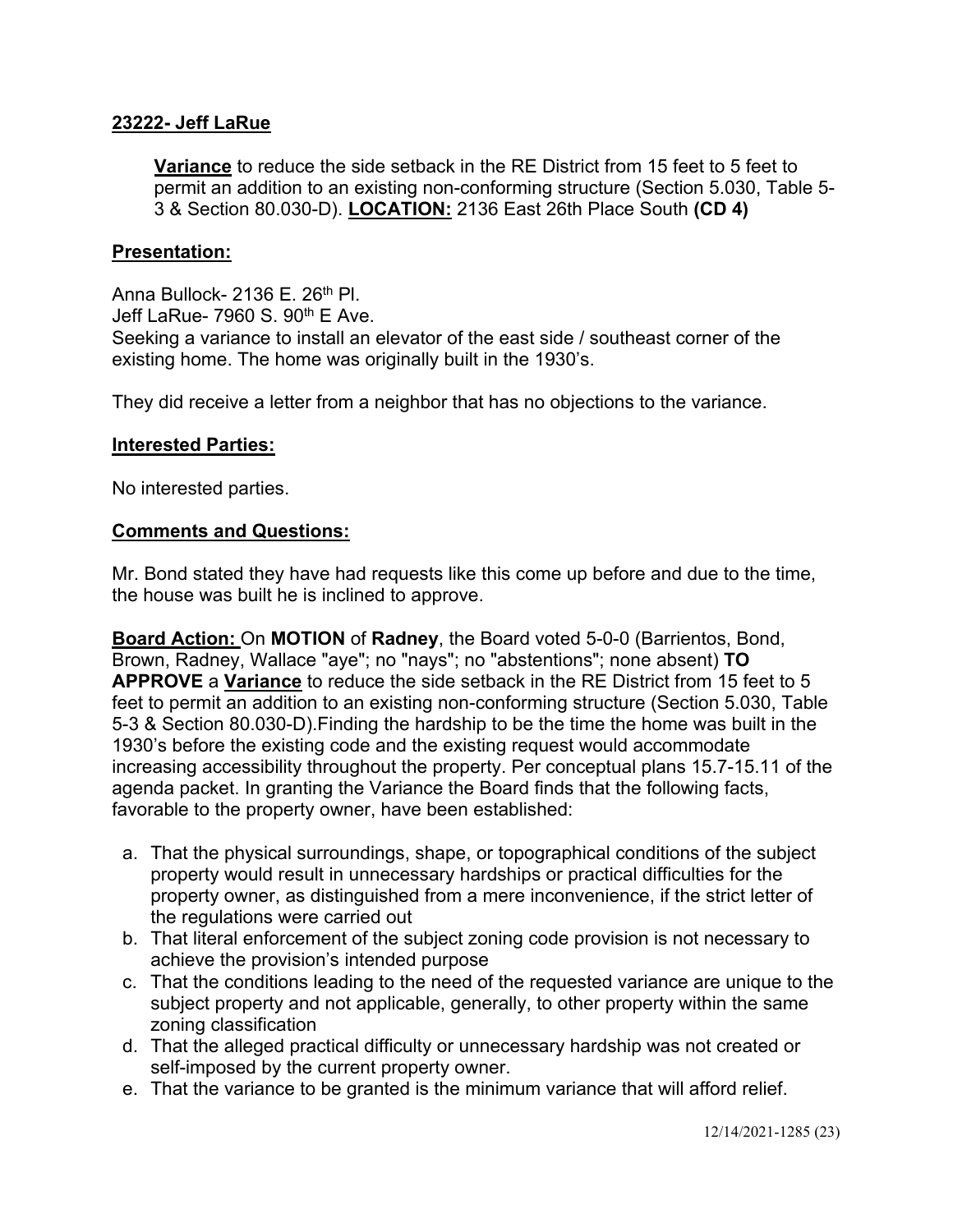- f. That the variance to be granted will not alter the essential character of the neighborhood in which the subject property is located, nor substantially or permanently impair use or development of adjacent property; and
- g. That the variance to be granted will not cause substantial detriment to the public good or impair the purposes, spirit, and intent of this zoning code or the comprehensive plan, for the following property:

## **ALL OF LT 6 & PT LT 7 BEG SEC LT 7 W48.33 N TO NL E57.5 TO NEC S TO BEG BLK 4, FOREST HILLS, City of Tulsa, Tulsa County, State of Oklahoma**

## **23223- Starcity Homes, LLC**

**Variance** to increase the allowable square footage for a detached accessory dwelling unit from 500 square feet to 585 square feet in the RM-2 District (Sec. 45.030-A. 2; Sec. 45.031-D.6.b.). **LOCATION:** 2435 East 10th Street South **(CD 4)** 

## **Presentation:**

Jessica Shelton- 1801 Wells Branch Parkway Austin, TX.

Ms. Shelton represents Starcity Homes and they are seeking a variance for accessory dwelling to allow for additional square footage for an additional bedroom and bathroom. The addition is designed to match the elevation and pitch of the principal structure, which there is an open building permit on.

They have been in contact with neighbors throughout the project, not about this specific variance request.

## **Interested Parties:**

No interested parties.

## **Comments and Questions:**

Mr. Bond stated that he does not have an issue with the request, and they often see these requests as they predate codes.

Mr. Brown stated that he finds this as a creative use on a tiny lot and that the applicant has done everything possible to make it everything it can be and that under the current restrictions, he believes this works and hopes for this to be a example of future development of additional smaller lots.

**Board Action:** On **MOTION** of **Wallace**, the Board voted 5-0-0 (Barrientos, Bond, Brown, Radney, Wallace "aye"; no "nays"; no "abstentions"; none absent) **TO APPROVE** a **Variance** to increase the allowable square footage for a detached accessory dwelling unit from 500 square feet to 585 square feet in the RM-2 District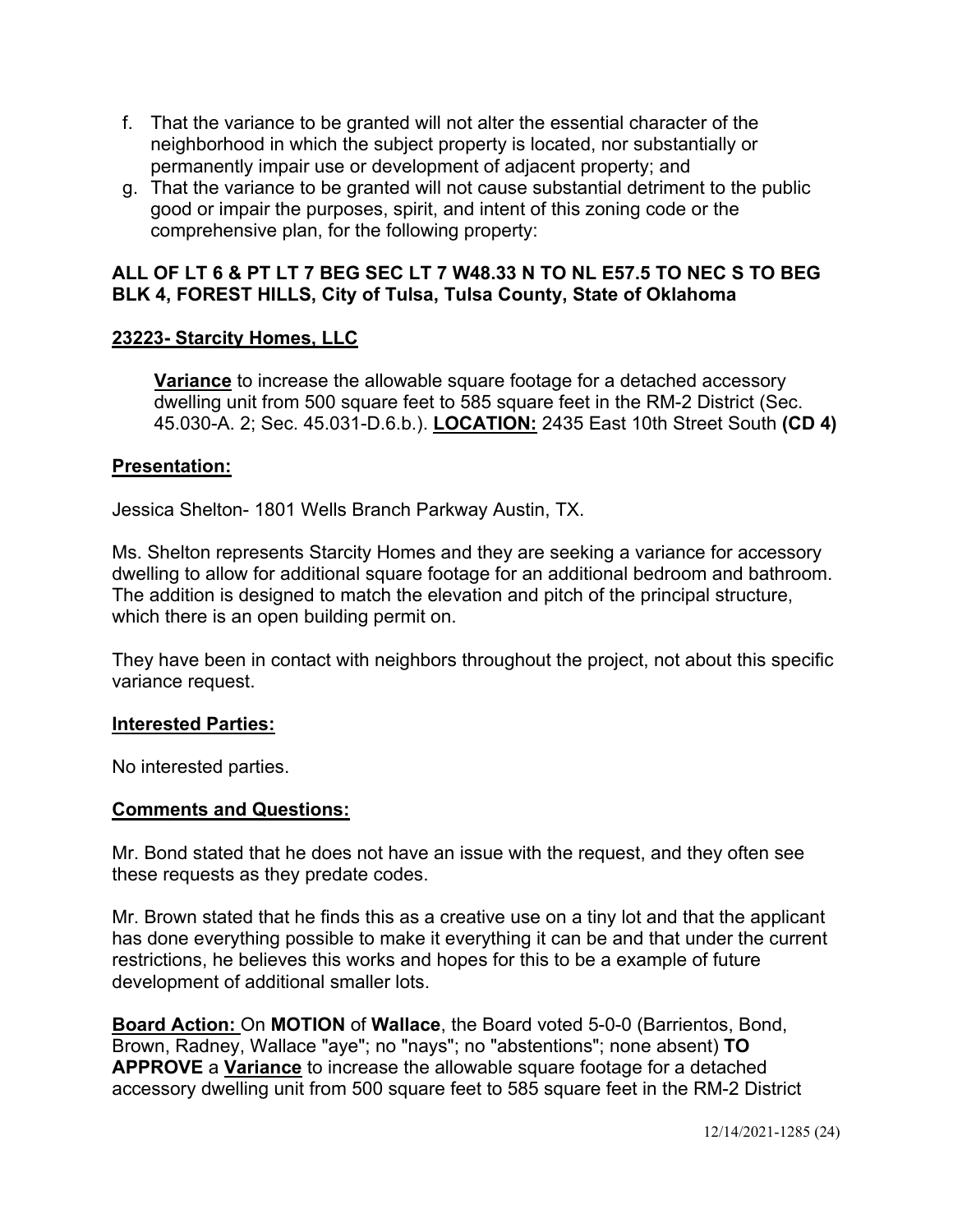(Sec. 45.030-A. 2; Sec. 45.031-D.6.b.). Finding the hardship to be the time the size and shape of an existing non-conforming lot and the existing structure predating the comprehensive zoning code. Per conceptual plans 16.8-16.10 of the agenda packet. In granting the Variance the Board finds that the following facts, favorable to the property owner, have been established:

- a. That the physical surroundings, shape, or topographical conditions of the subject property would result in unnecessary hardships or practical difficulties for the property owner, as distinguished from a mere inconvenience, if the strict letter of the regulations were carried out
- b. That literal enforcement of the subject zoning code provision is not necessary to achieve the provision's intended purpose
- c. That the conditions leading to the need of the requested variance are unique to the subject property and not applicable, generally, to other property within the same zoning classification
- d. That the alleged practical difficulty or unnecessary hardship was not created or self-imposed by the current property owner.
- e. That the variance to be granted is the minimum variance that will afford relief.
- f. That the variance to be granted will not alter the essential character of the neighborhood in which the subject property is located, nor substantially or permanently impair use or development of adjacent property; and
- g. That the variance to be granted will not cause substantial detriment to the public good or impair the purposes, spirit, and intent of this zoning code or the comprehensive plan, for the following property:

# **W33 /3 LT 8 BLK 3, HIGHLANDS ADDN, City of Tulsa, Tulsa County, State of Oklahoma**

# **23224- Holy Moses Brewing Company**

**Special Exception** to permit a brewpub in the CH District (Section 15.020, Table 15-2). **LOCATION:** 4225 South Peoria Avenue East **(CD 9)** 

# **Presentation:**

Michael Endres – 4807 S. Norfolk Ave.

Would like to receive a special exception to open a Brewery. Mr. Endres has been homebrewing beer for over 14 years and would like to now open a brewery, Holy Moses Brewing Company, which is named after his deceased dog. He would like to build a brewery that commemorates his dog. Mr. Endres stated that this will be a community business that is centered around and for the people in the neighborhood, especially those that are walking their dogs. The establishment will only serve beer, he will not be seeking a full liquor license. Mr. Endres did send a letter of his intentions to the neighbors, including business neighbors, within a 300' radius.

Mr. Endres has spoken to Mr. Campbell, who owns a neighboring day care center.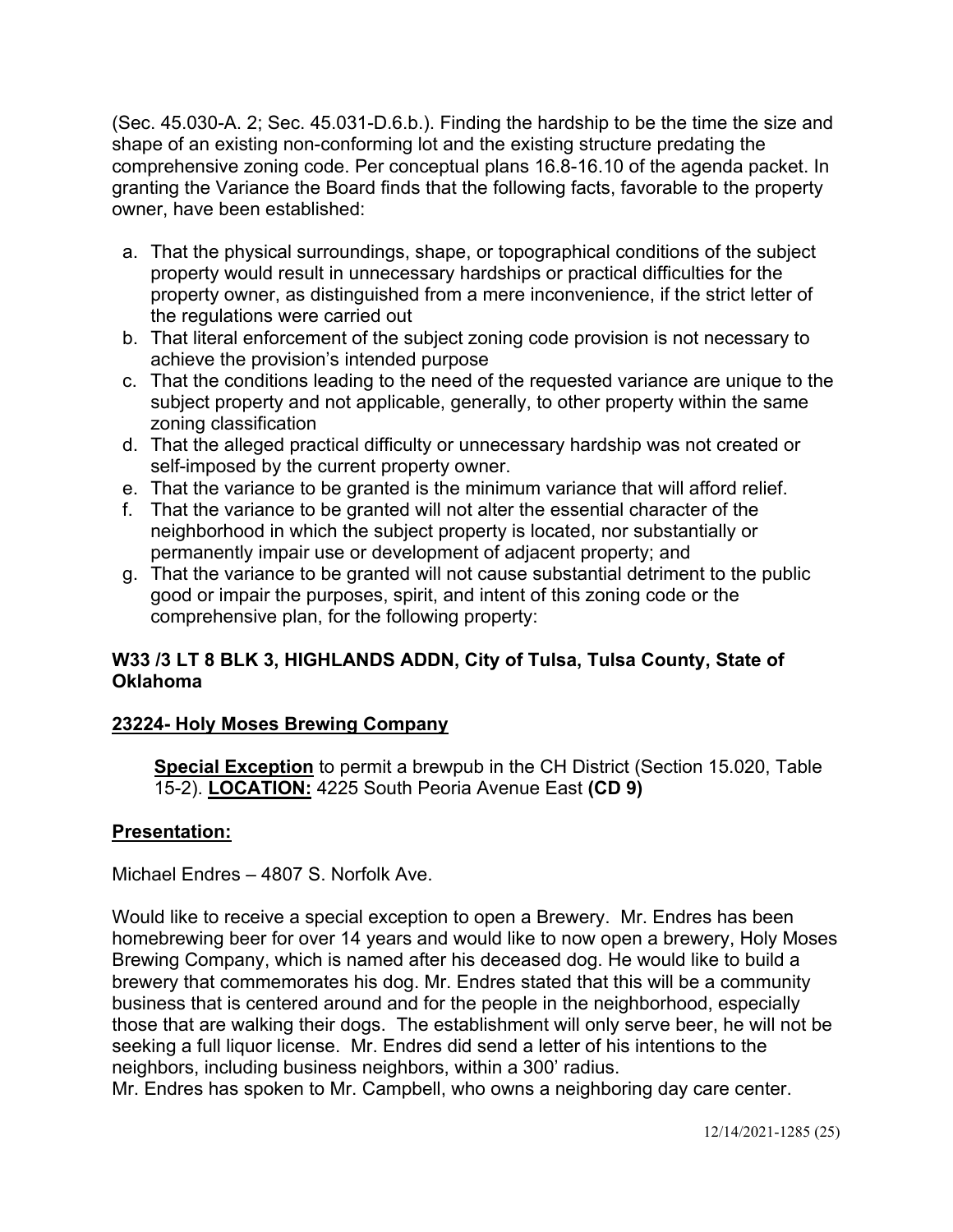He also spoke with Teresa Collins, and she rescinded her initial opposition and letter.

## **Interested Parties:**

Walter Alley- 1128 S Parkview Street – Cleveland, OK. Mr. Alley is opposed to this special exception request. This is a bar and will be within 300' of a daycare, which is considered a private school. He stated it violated sectional code 2-130.

Austin Endres- 1383 E. 45<sup>th</sup> Pl.

He spoke in support as a team member and a neighbor in the area. He stated that he believes it improves the area and this business, adds to the pedestrian community and overall improvement to the area.

### Jeff Campbell- 4241 S. Peoria Ave.

Owner of Peoria Childcare. Mr. Campbell is opposed. Mr. Campbell stated that Mr. Endrus has been over to speak to him several times and that he is loves how passionate he is about this business. Mr. Campbell stated that he was excited about the new business, but since their meeting he now has concerns. He is concerned about the conflict of a bar and day care if the licensing does consider the brewery a bar. He is concerned about the licensing would mean for his Grandfathered licensing clause. He is concerned about what this would mean for him to sell his business and enter retirement.

### Tim Clark- 4129 S. Peoria Ave.

Mr. Clark is in support of the new business. He stated that he it is part of the eclectic feel of Brookside and he believes the brewery fits very well.

## **Rebuttal:**

Mr. Endres reiterated that he is willing to do any additional research if needed. He stated that all alcohol sold will be under 15% and that he is not seeking a liquor license which ensures he will not serve anything over 15% alcohol.

## **Comments and Questions:**

Mr. Bond wanted to state once again that they are weighing in on the code and not any licensing issues. Mr. Bond does not have an issue with adding this business to Brookside and he does not find it injurious to the Brookside neighborhood.

**Board Action:** On **MOTION** of **Barrientos**, the Board voted 5-0-0 (Barrientos, Bond, Brown, Radney, Wallace "aye"; no "nays"; no "abstentions"; none absent) **TO APPROVE Special Exception** to permit a brewpub in the CH District (Section 15.020, Table 15-2). Per conceptual plans 17.14 of the agenda packetThe Board finds that the requested Special Exception will be in harmony with the spirit and intent of the Code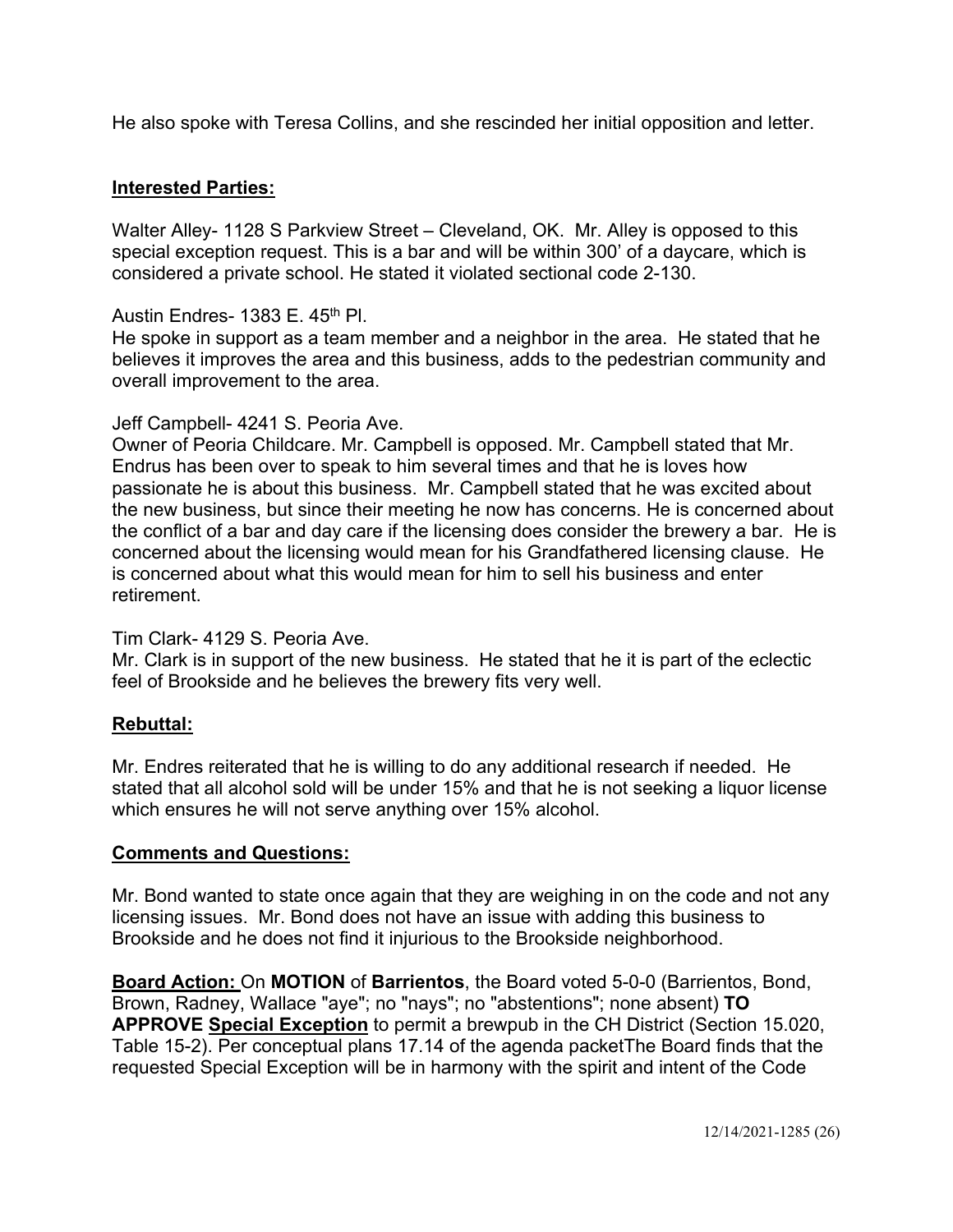and will not be injurious to the neighborhood or otherwise detrimental to the public welfare; for the following property:

## **BEG 336.5 N SW COR LT 1 TH N 91.4 E 195 S 91.4 W 195 TO BEG SEC 30-19-13, City of Tulsa, Tulsa County, State of Oklahoma**

## **23225- Daryl Bray**

**Special Exception** to permit an animal boarding facility in the CS District (Section 15.020, Table 15-2). **LOCATION:** 8112 South Lewis Avenue East, Suites 8172A, 8172B and 8172 C **(CD 2)** 

## **Presentation:**

Daryl Bray- 2404 E. 25<sup>th</sup> St. S.

Mr. Bray is seeking a special exception to permit, under code, an animal boarding facility. He considers a dog day care to be included as a personal use service and he believed that this would add value to the neighbors and residents. The business will have a 1000 square feet outdoor play area that will be enclosed with an 8' perimeter fence. There will be overnight boarding, but that will take place inside the building. The dogs will only be outside occasionally through the day. Mr. Bray stated that noise control will be mitigated through construction with a use of double wall construction. Mr. Bray stated they have a deep freeze process for any dog waste, and it will be placed out for trash pick up one day a week, it will not be dumped daily.

## **Interested Parties:**

No interested parties.

## **Comments and Questions:**

Mr. Barrientos and Ms. Radney are both inclined to support.

**Board Action:** On **MOTION** of **Barrientos**, the Board voted 5-0-0 (Barrientos, Bond, Brown, Radney, Wallace "aye"; no "nays"; no "abstentions"; none absent) **TO APPROVE Special Exception** to permit an animal boarding facility in the CS District (Section 15.020, Table 15-2). Per conceptual plans 18.4-18.29 of the agenda packet. The Board finds that the requested Special Exception will be in harmony with the spirit and intent of the Code and will not be injurious to the neighborhood or otherwise detrimental to the public welfare; for the following property:

## **LT 2 LESS BEG NWC TH E260 S4 W260 N4 POB BLK 2, , RIVERBEND ADDN, City of Tulsa, Tulsa County, State of Oklahoma**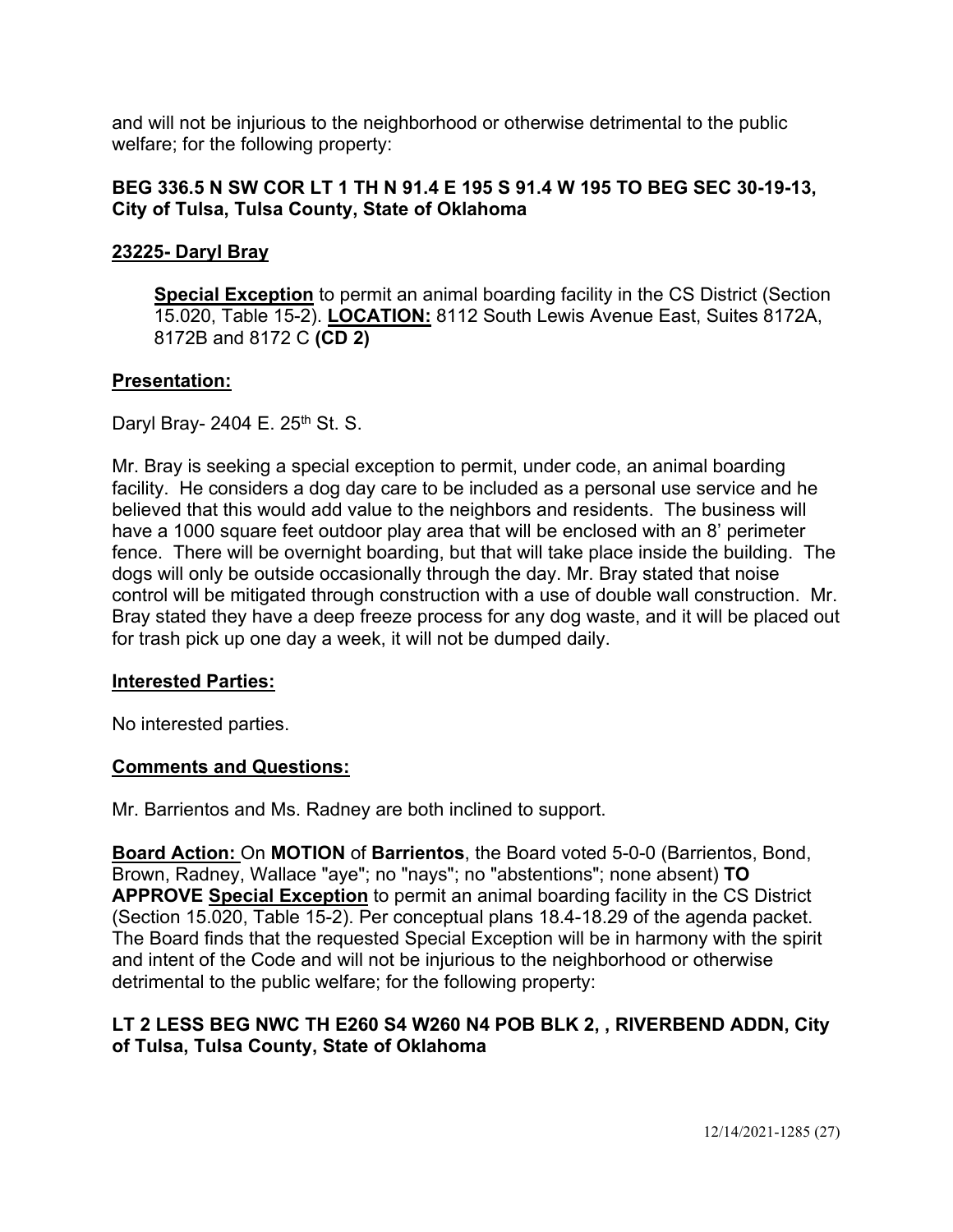### **23226- Kyle Gibson**

**Special Exception** to permit a carport in the street yard and to increase the permitted height from 8 feet within 10 feet of a side lot line (Section 90.090-C.1). **LOCATION:** 138 East 34th Street South **(CD 9)** 

### **Presentation:**

Kyle Gibson- 551 S. Quaker Ave.

Seeking a special exception to permit a carport in the street yard and to increase the permitted height from 8' to 10'. The carport will match the existing materials on the home. It will have a gable roof to match home and the neighborhood. The post extends to 30ft setback, and the overhang is the allowed 2ft per zoning code.

The applicant indicated that he had spoken with his neighbors

### **Interested Parties:**

.

Mary Zion- 138 E. 34<sup>th</sup> Street

She is a neighbor and said it is within 12' of her house and that it is not close to the road. She has letters of support from neighbors.

### **Comments and Questions:**

Mr. Bond supported and stated that it is similar to other structures in the area.

Mr. Brown stated that he finds this a very sympathetic project that fits the house, and he does not find it obtrusive, and he tends to support.

Ms. Radney stated that she believes this is very tastefully done but would like to know how far out this is extending into the street set back. She does support it.

**Board Action:** On **MOTION** of **Radney**, the Board voted 5-0-0 (Barrientos, Bond, Brown, Radney, Wallace "aye"; no "nays"; no "abstentions"; none absent) **TO APPROVE a Special Exception** to permit a carport in the street yard and to increase the permitted height from 8 feet within 10 feet of a side lot line (Section 90.090-C.1). Per conceptual plans 19.7-19.8 of the agenda packet. The Board finds that the requested Special Exception will be in harmony with the spirit and intent of the Code and will not be injurious to the neighborhood or otherwise detrimental to the public welfare; for the following property:

## **E66 LT 41 BLK 1, BURGESS ACRES ADDN, City of Tulsa, Tulsa County, State of Oklahoma**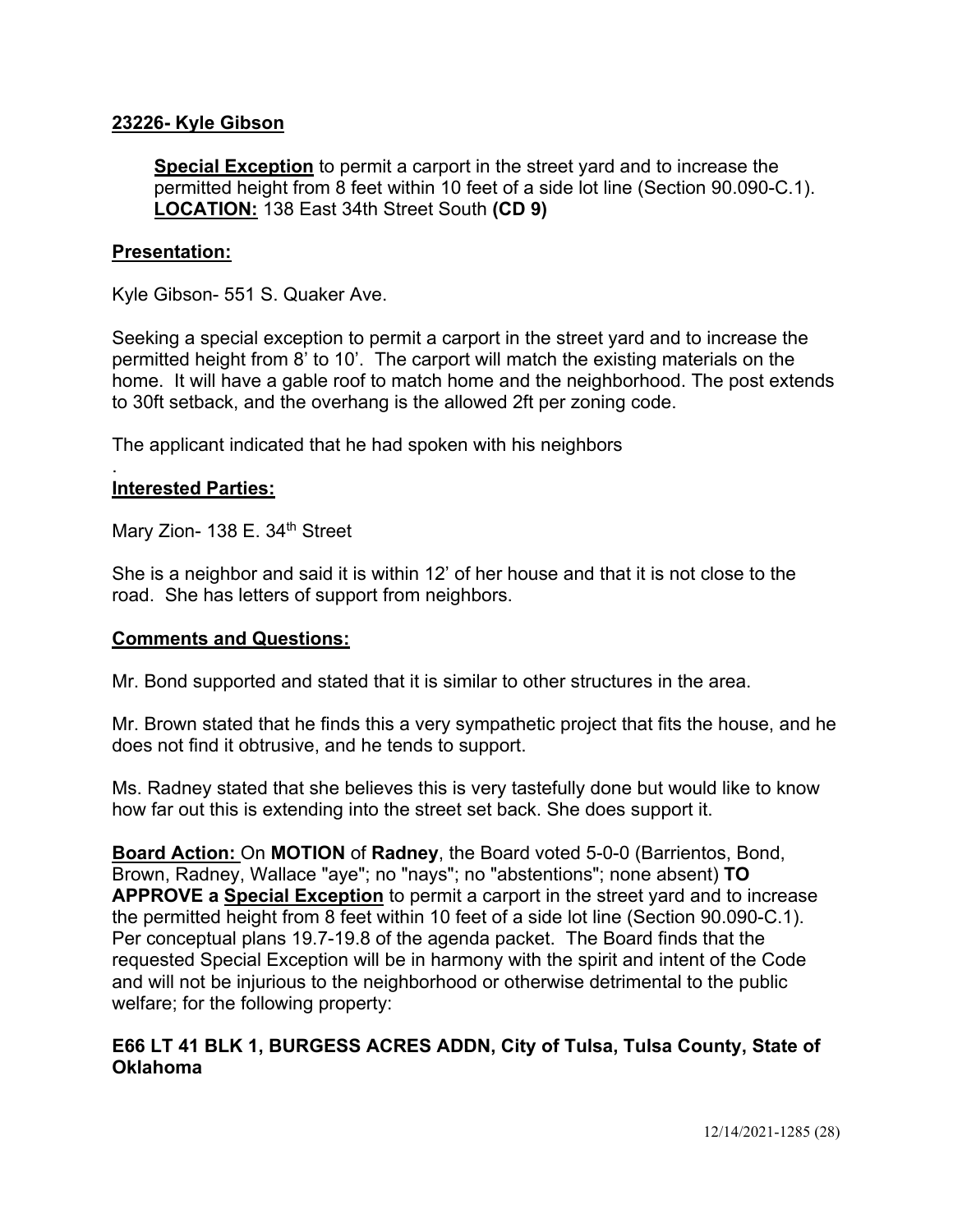## **23227-Mary Huckabee**

**Variance** to increase the permitted aggregate sign display area for a property in the CBD District by 38 square feet (Section 60.080-B.1). **LOCATION:** Property located on the West side of South Boston Avenue East between East 5th Street South and East 4th Street South **(CD 4)** 

### **Presentation:**

Mary Huckabee- 4100 First Place Towers

Requesting a variance to place a sign for entrance to the building for the Conner Winter Law Firm. Tower is set back 80ft from the street and is a 41-floor building that was built in 1971. OneGas sign is at the top of the building and uses the sign budget. They have requested the sign to be placed on the street level on the side of the building that faces 4<sup>th</sup> Street

### **Interested Parties:**

No interested parties.

### **Comments and Questions:**

Mr. Brown stated that he drove past this building, and he was surprised at the lack of visibility from the street.

**Board Action:** On **MOTION** of **Radney**, the Board voted 5-0-0 (Barrientos, Bond, Brown, Radney, Wallace "aye"; no "nays"; no "abstentions"; none absent) to **APPROVE**  a **Variance** to increase the permitted aggregate sign display area for a property in the CBD District by 38 square feet (Section 60.080-B.1). Finding the hardship being the lack of visual acuity due to the setback of the building in comparison to the adjacent buildings per conceptual plan 20.7 through 20.9 of the agenda packet. In granting the Variance the Board finds that the following facts, favorable to the property owner, have been established:

- a. That the physical surroundings, shape, or topographical conditions of the subject property would result in unnecessary hardships or practical difficulties for the property owner, as distinguished from a mere inconvenience, if the strict letter of the regulations were carried out
- b. That literal enforcement of the subject zoning code provision is not necessary to achieve the provision's intended purpose.
- c. That the conditions leading to the need of the requested variance are unique to the subject property and not applicable, generally, to other property within the same zoning classification.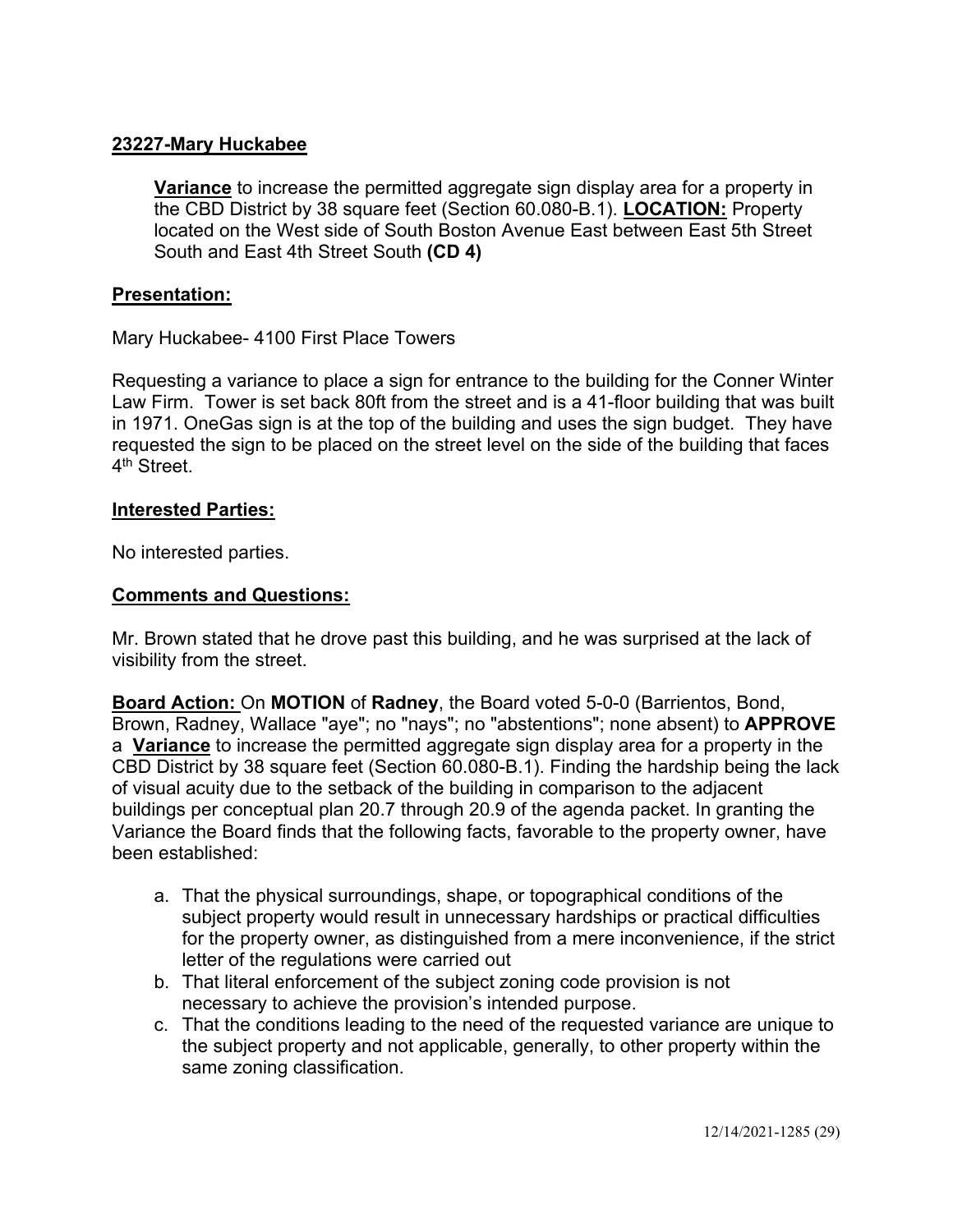- d. That the alleged practical difficulty or unnecessary hardship was not created or self-imposed by the current property owner.
- e. That the variance to be granted is the minimum variance that will afford relief.
- f. That the variance to be granted will not alter the essential character of the neighborhood in which the subject property is located, nor substantially or permanently impair use or development of adjacent property; and
- g. That the variance to be granted will not cause substantial detriment to the public good or impair the purposes, spirit, and intent of this zoning code or the comprehensive plan, for the following property:

# **LT 2 BLK 1, FIRST PLACE ADDN RESUB PRT L1-3 & 6-7 B136 O T TULSA, City of Tulsa, Tulsa County, State of Oklahoma**

## **23228—Wallace Design Collective – Dani Fields**

**Special Exception** to allow a Public, Civic & Institutional / Governmental Service or similar functions use in the CH District to permit the offices of the Tulsa County Election Board (Section 15.020, Table 15-2). **LOCATION:** 4143 South Yale Avenue East **(CD 5)** 

## **Presentation:**

Mark Capron- 123 N MLK Jr Blvd

The new location is the old Macy's building that closed in 2017. What is being proposed is for governmental use. They have plenty of parking for this new facility.

## **Interested Parties:**

James Rae, D. A. Office – Tulsa County 218 W. 6 St.  $9<sup>th</sup>$  Floor Currently the intended use is to house the Tulsa County Election Board with the potential for other future county use. But currently they will only be occupying the 1<sup>st</sup> floor and the 2<sup>nd</sup> floor will be closed.

Mike Craddock- Deputy County Commissioner- 218 W. 6th St.

Addressed the board that the plan for now is only to house the Election Board. There is a possibility of a satellite office for some staff; example the county clerk's office, but no plans to use this as a jailing facility and no plans to occupy the  $2<sup>nd</sup>$  floor. COVID has shown that the election board does not have adequate space to allow a safe and fair election for citizens and the election board workers.

Sherrelle Ballone- 4313 S Braden Ave. E., Tulsa

Her home is directly across the street from Macy's, and they are concerned about the broad vague of the Public, Civic and Institutional Governmental Services. Ms. Ballone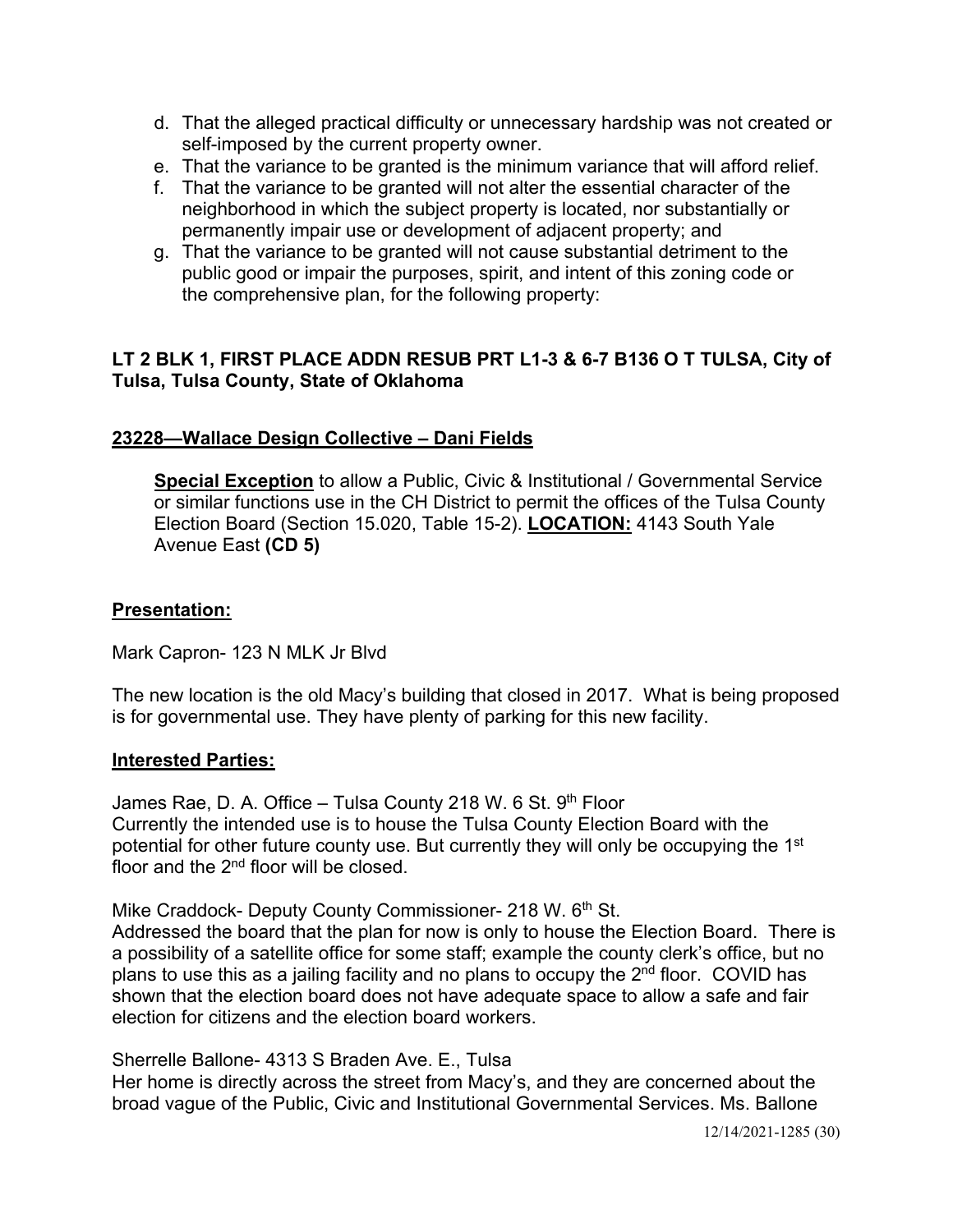also stated that they are concerned about parking and if it is adequate or would they in the future come into the residential side and take property for parking needs.

## **Comments and Questions:**

Mr. Bond acknowledged the need for additional space for the election board

**Board Action:** On **MOTION** of **Radney**, the Board voted 5-0-0 (Barrientos, Bond, Brown, Radney, Wallace "aye"; no "nays"; no "abstentions"; none absent) **TO APPROVE Special Exception** to allow a Public, Civic & Institutional / Governmental Service or similar functions use in the CH District to permit the offices of the Tulsa County Election Board (Section 15.020, Table 15-2). Per conceptual plans 21.4 through 21.5 of the agenda packet and also referencing the additional supporting information about parking at the site subject to the following condition that the parking ratio used must conform to the standards of an office use. The Board finds that the requested Special Exception will be in harmony with the spirit and intent of the Code and will not be injurious to the neighborhood or otherwise detrimental to the public welfare; for the following property:

**A tract of land which is part of the NW/4 of Section 27, T-19-N, R-13-E, City of Tulsa, Tulsa County, Oklahoma, being described as follows, to-wit: Commencing at the Northwesterly Corner of said NW/4 of Section 27; thence due south along the Westerly line of the NW/4 of Section 27 for 1195.04'; thence due East for 403.60' to a point on the Northerly Right-of-Way Line of East 43rd Street South and the 'Point of Beginning of said tract of land; thence N00°00'14"E for 344.49'; thence S89°59'46"E for 46.20'; thence due North for 43.73'; thence S89°59'46"E for 286.50'; thence N0°00'14"E for é4.25'; thence S89°J9'46"E for 165.25'; thence S17°25'10"E for 386.91 to a point on said Northerly Right-of-Way Line of East 43rd Street South; thence along said Northerly Right-of-Way Line as follows: S72°34'51"W for 149.29' to a point of curve, and along a curve to the right having a central angle of 17°25'09" and a radius of 405.00' for 123.13'; thence due West for 350.12' to the 'Point of Beginning' of said tract of land;, City of Tulsa, Tulsa County, State of Oklahoma**